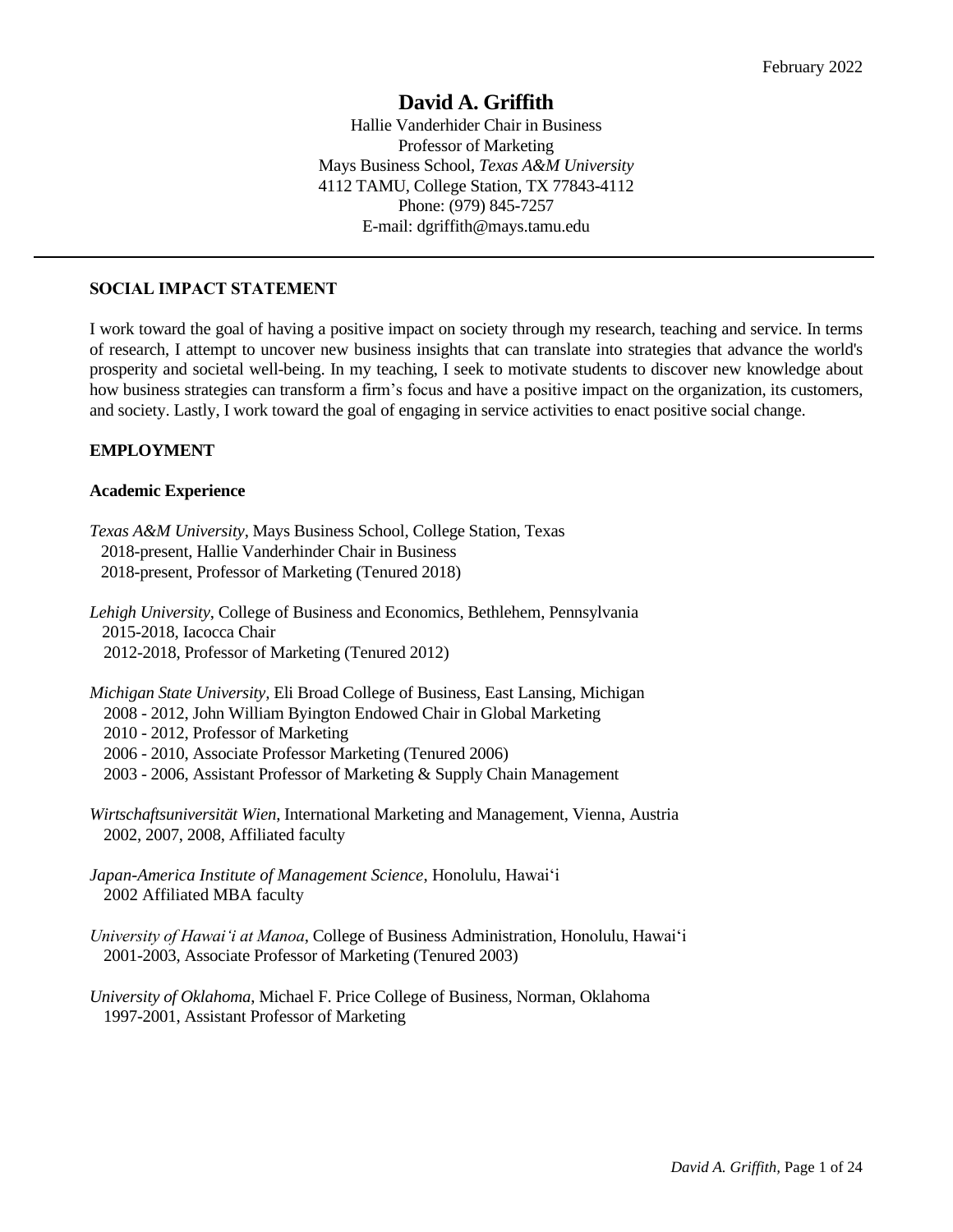### **Business Experience**

#### *Hampton Pension Services, Inc. (acquired by Charles Schwab)*

Developed and executed customer relationship management programs. Supervised and trained employees in areas of pension plan administration and trust accounting. Responsible for the oversight and administration of defined contribution pension plans.

### *Paine Webber Securities, Inc. (acquired by UBS Group AG)*

Developed and implemented customer service and sales management programs. Developed and executed technical and fundamental equity valuation models.

#### *Consulting/Executive Education*

Advised/taught executives from companies inclusive of, but not limited to, Blue Cross Blue Shield, Chrysler, Da Vinci Science Center, Detroit Medical Center, E&J Gallo, General Motors, Hanwha Group, Lear Corporation, Masco, Microsoft, MSW Research, NCSOFT, Takata Holdings, The Walt Disney Company, on a wide range of topics, inclusive of global marketing strategy, brand strategy, innovation, design thinking, marketing analytics, digital marketing, retail strategy, and customer engagement.

### **AWARDS, HONORS AND RECOGNITIONS**

- 2021 *Louis W. Stern Award*, AMA Interorganizational SIG. This award recognizes an outstanding article which has made a significant contribution to the literature on marketing and channels distribution. Received in honor of the article: Seggie, Steven H., David A. Griffith, and Sandy D. Jap (2013), "Passive and Active Opportunism in Interorganizational Exchange." *Journal of Marketing*, 77(6), 73-90.
- 2021 Ranked as the 2<sup>nd</sup> most productive author in *International Marketing Review*. The study analyzed data spanning 1983 through 2019. Donthu, Naveen, Satish Kumar, Debbidutta Pattnaik, and Neeraj Pandey (2021), "A Bibliometric Review of International Marketing Review (IMR): Past, Present, and Future," *International Marketing Review*, 38(5), 840-878.
- 2021 Ranked among the Top 2% of Marketing Scholars worldwide. Baas, Jeroen, Kevin Boyack, and John Ioannidis (2021), "Updated science-wide author databases of standardized citation indicators" https://elsevier.digitalcommonsdata.com/datasets/btchxktzyw/3
- 2021 Outstanding Reviewer Award, *Journal of Marketing* (2020)
- 2021 Author Research Productivity in the Premier AMA Journals (2011-2020) (tied for 12<sup>th</sup>), *AMA DocSIG*
- 2021 Ranked as the 2<sup>nd</sup> most productive author, and 3<sup>rd</sup> most cited, in the *Journal of International Marketing*. The study analyzed data spanning 1993 through 2019. Donthu, Naveen, Satish Kumar, Nitesh Pandey, and Weng Marc Lim (2021), "Research Constituents, Intellectual Structure, and Collaboration Patterns in Journal of International Marketing: An Analytical Retrospective," *Journal of International Marketing*, 29(2), 1-25.
- 2020 Ranked among the Top 2% of Marketing Scholars worldwide. Baas, Jeroen, Kevin Boyack, and John Ioannidis (2020), "Data for "Updated science-wide author databases of standardized citation indicators"", Mendeley Data, V2, doi: 10.17632/btchxktzyw.2
- 2020 Author Research Productivity in the Premier AMA Journals (tied for 17 th) (2010-2019), *AMA DocSIG*
- 2020 Re-appointed to third term on the *Hong Kong Research Grants Council, Business Studies Panel* (2020- 2021)
- 2019 *Significant Contributions to Global Marketing*, AMA Global Marketing SIG. The award is given annually to a global marketing scholar who has made exceptional contributions to the advancement of the global marketing field, recognizing the scholar's body of career contributions.
- 2019 Author Research Productivity in the Premier AMA Journals (tied for 18<sup>th</sup>) (2009-2018), *AMA DocSIG*
- 2019 Recognized with a "Silver medal" for substantive contributions in the *Journal of International Business Studies* in its first 50 years.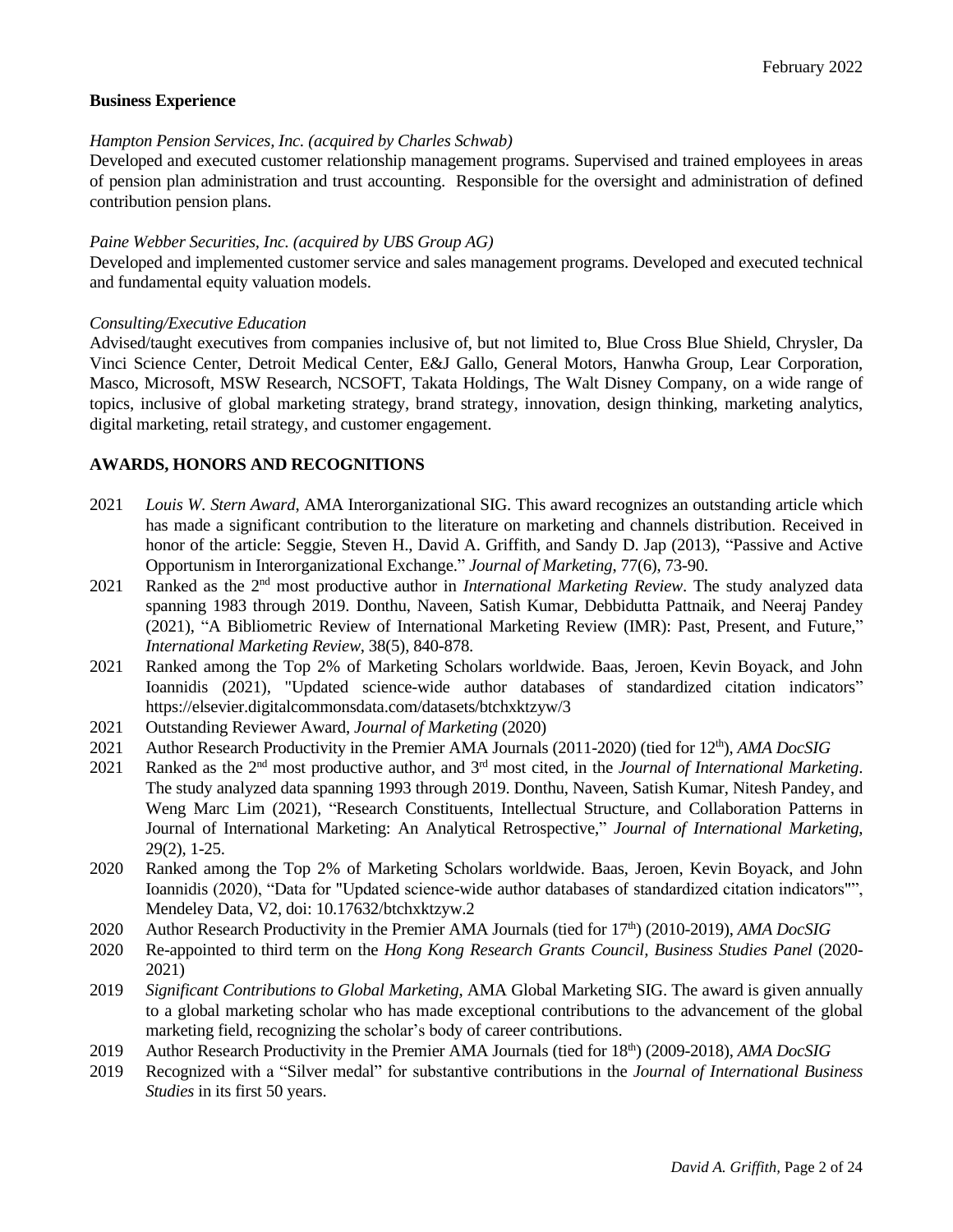- 2019 Ranked as the most prolific U.S. scholar in terms of research productivity, and third most impactful worldwide based upon citations, on the topic of exporter-importer relationships over the time period 1975 to 2017. Aykol, Bilge (2019), "The Profile of Research on Exporter-Importer Relationships: A Chronological Analysis," *Journal of Global Marketing*, 32(3), 177-199.
- 2018 Recipient of the 2018 Hans B. Thorelli Award by the *Journal of International Marketing, American Marketing Association*. This award recognizes an article for significant and long-term contribution to international marketing theory or practice. Received in honor of the article: Cui, Anna Shaojie, David A. Griffith and S. Tamer Cavusgil (2005), "The Influence of Competitive Intensity and Market Dynamism on Knowledge Management Capabilities of Multinational Corporation Subsidiaries," *Journal of International Marketing*, 13(3), 32-53.
- 2018 *AMA Global Marketing SIG Excellence in Global Marketing Research Award*. This award recognizes an article for significant and long-term contribution to international marketing. Received in honor of the article: Lages, Luis Filipe, Sandy Jap and David A. Griffith (2008), "The Role of Past Performance in Export Ventures: A Short-term Reactive Approach" *Journal of International Business Studies,* 39(2), 304- 325.
- 2018 Ranked  $1<sup>st</sup>$  in terms of publication output based upon proportional authorship,  $2<sup>nd</sup>$  in terms of total number of publications, and 5<sup>th</sup> in terms of citation impact in the international marketing literature (for the time period 1995-2015). Leonidas C. Leonidou, Constantine S. Katsikeas, Saeed Samiee, and Bilge Aykol (2018), "International Marketing Research: A State-of-the-Art Review and the Way Forward," *Advances in International Marketing: A Research Anthology*, 3-33, Springer.
- 2018 Author Research Productivity in the Premier AMA Journals (tied for 24<sup>th</sup>) (2008-2017), *AMA DocSIG*
- 2018 Re-appointed to a second term on the *Hong Kong Research Grants Council, Business Studies Panel* (2018-2019)
- 2017 Ranked 18th worldwide in terms of publication productivity in the *Journal of International Business Studies*. Verbeke, Alain and Angelito Calma (2017), "Footnotes on JIBS 1970–2016," *Journal of International Business Studies*, 48(9), 1037-1044.
- 2017 Author Research Productivity in the Premier AMA Journals (tied for 29<sup>th</sup>) (2007-2016), *AMA DocSIG*
- 2017 *Keynote Speaker*, Marketing Scholar Forum, University of Hong Kong
- 2017 *Faculty Fellow*, 30<sup>th</sup> European Academy of Marketing Doctoral Colloquium
- 2016 Appointed to the *Hong Kong Research Grants Council, Business Studies Panel* (2016-2017)
- 2016 Author Research Productivity in the Premier AMA Journals (tied for 20<sup>th</sup>) (2011-2015), *AMA DocSIG*
- 2016 Ranked as the  $6<sup>th</sup>$  most prolific author in the area of international strategic management (for the time period 2000-2013). George O. White III, Orhun Guldiken, Thomas A. Hemphill, Wu He and Mehdi Sharif Khoobden (2016), "Trends in international strategic management research from 2000 to 2013: Text mining and bibliometric analyses," *Management International Review*, 56(1), 35-65.
- 2016 Ranked  $4<sup>th</sup>$  in relation to most prolific scholar and most impactful scholar in relation to the study of national culture in the field of international business (for the time period 2000-2012). Cristina Lopez-Duarte, Marta M. Vidal-Suarez, Belen Gonzalez-Dıaz, and Nuno Rosa Reis (2016), "Understanding the relevance of national culture in international business research: A quantitative analysis," *Scientometrics*, 108(3), 1553-1590.
- 2015 *Faculty Fellow*, Societa Italiana Marketing, 2015 Doctoral & Research Colloquium
- 2015 Author Research Productivity in the Premier AMA Journals (tied for 28<sup>th</sup>) (2010-2014), *AMA DocSIG*
- 2015 *Keynote Speaker*, Mid-Atlantic Doctoral Symposium, Temple University
- 2015 Recipient of the 2015 Hans B. Thorelli Award by the *Journal of International Marketing, American Marketing Association*. This award recognizes an article for significant and long-term contribution to international marketing theory or practice. Received in honor of the article: Yalcinkaya, Goksel, Roger Calantone and David A. Griffith (2007), "An Examination of Exploration and Exploitation Capabilities: Implications for Product Innovation and Market Performance," *Journal of International Marketing*, 15(3), 63-93.
- 2014 *Carl R. and Ingeborg Beidleman Research Award*, Lehigh University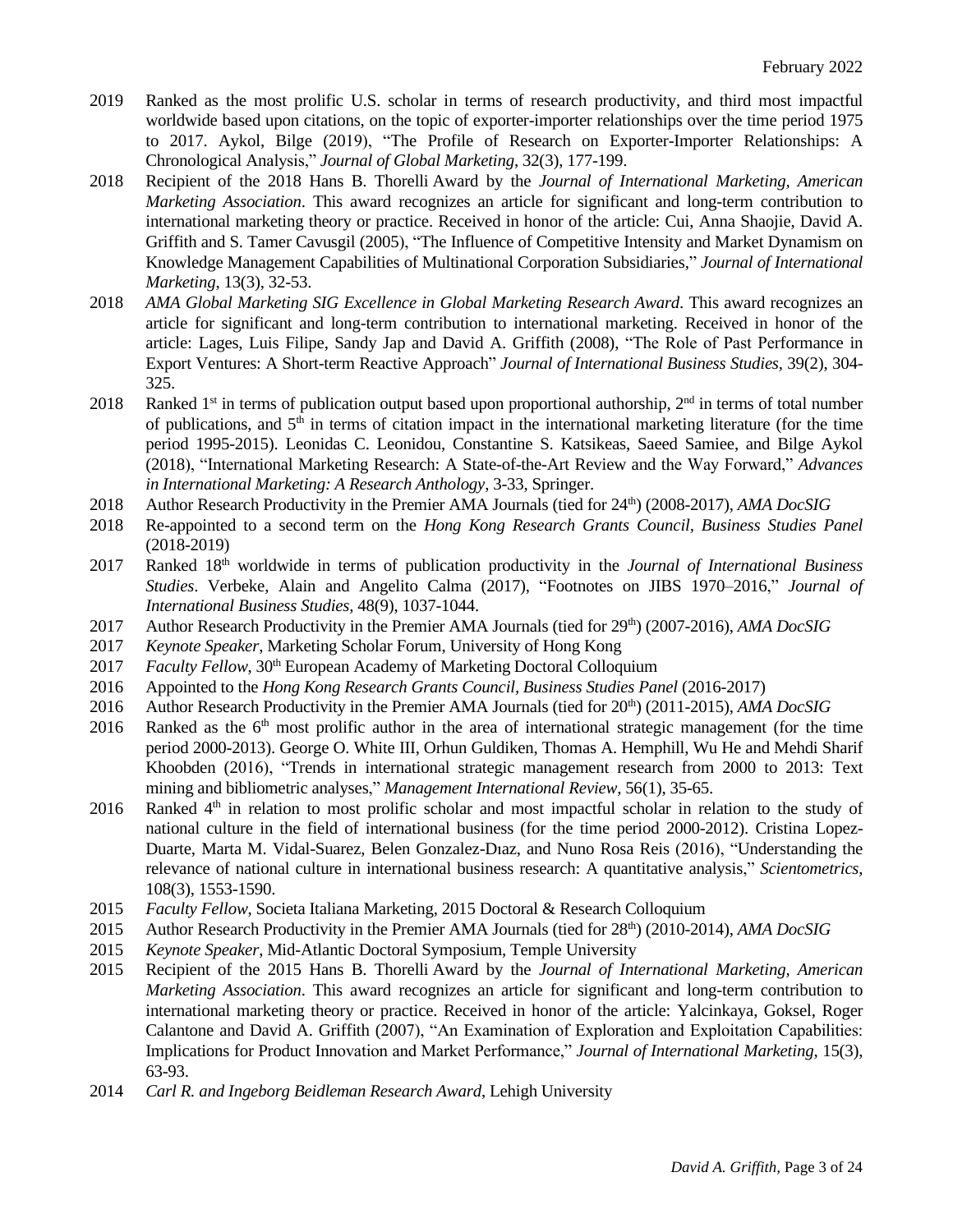- 2014 *AMA Global Marketing SIG Excellence in Global Marketing Research Award*. This award recognizes an article for significant and long-term contribution to international marketing. Received in honor of the article: Tihanyi, Laszlo, David A. Griffith and Craig J. Russell (2005), "The Effect of Cultural Distance on Entry Mode Choice, International Diversification, and MNE Performance: A Meta-Analysis" *Journal of International Business Studies*, 36(3), 270-283.
- 2014 Named to the American Marketing Association's *Academic Council*
- 2014 Ranked 34th worldwide in terms of impact to the international business literature (based on weighted normalized citations). Xu, Poon and Chan (2014), "Contributing institutions and authors in international business research," *Management International Review*, 54(5), 735-755.
- 2014 Author Research Productivity in the Premier AMA Journals (tied for 26<sup>th</sup>) (2009-2013), *AMA DocSIG*
- 2012 *Faculty Fellow,* American Marketing Association-Sheth Doctoral Consortium
- 2012 Ranked 5<sup>th</sup> worldwide in terms of publication productivity in the leading three international business journals (2001-2009). Lahiri, S. and V. Kumar (2012), "Ranking international business institutions and faculty members using research publication as the measure," *Management International Review*, 52(3), 317-340.
- 2011 John D. and Dortha J. Withrow Endowed Teacher-Scholar Award, Michigan State University
- 2011 *Faculty Fellow,* American Marketing Association-Sheth Doctoral Consortium
- 2010 Named a "Rising Star" by ScienceWatch.com for the Economics & Business Discipline.
- 2010 Ranked  $25<sup>th</sup>$  worldwide in terms of publication productivity in the seven leading international business journals and twenty-two elite mainstream journals (1996-2008). Trevino et al. (2010), "A perspective on the state of the field: International business publications in the elite journals as a measure of institutional and faculty productivity," *International Business Review*, 19(4), 378-387.
- 2010 *Faculty Fellow,* American Marketing Association-Sheth Doctoral Consortium
- 2010 *International Marketing Review*, top ten reviewer for 2008-2010
- 2009 Best Paper in Retailing Track (AMA Summer Educators' Conference)
- 2009 *International Marketing Review*, Outstanding Paper Award
- 2009 Award for Meritorious Performance, Eli Broad Graduate School of Management
- 2009 *Faculty Fellow,* American Marketing Association-Sheth Doctoral Consortium
- 2008 Ranked 4<sup>th</sup> worldwide in terms of publication productivity in the leading six international business journals (1996-2006). Xu, S., G. Yalcinkaya and S.H. Seggie (2008), "Prolific authors and institutions in leading international business journals," *Asia Pacific Journal of Management*, 25, 189 –207
- 2008 *International Marketing Review*, Outstanding Paper Award
- 2008 *Faculty Fellow,* American Marketing Association-Sheth Doctoral Consortium
- 2008 *Faculty Fellow*, Haring Symposium, Indiana University
- 2007 *Faculty Fellow*, Haring Symposium, Indiana University
- 2002 *Dennis Ching Teaching Excellence Award*, University of Hawai'i
- 2001 *Excellence in Leadership*, Beta Epsilon Chapter of Delta Sigma Pi, University of Oklahoma
- 2000 *William J. Alley-Rayonier International Business Scholar,* University of Oklahoma
- 1999 *Faculty Fellow,* Robert Mittelstaedt Doctoral Symposium, University of Nebraska Lincoln
- 1999 *William J. Alley-Rayonier International Business Scholar,* University of Oklahoma
- 1999 *OU Associates Teaching Fellow 1999-2001,* University of Oklahoma
- 1998 *Junior Faculty Research Award,* University of Oklahoma
- 1998 *American Brands/Rayonier International Business Scholar,* University of Oklahoma
- 1998 *Outstanding Professor,* University of Oklahoma Student Association
- 1996 *Doctoral Consortium Student Fellow,* American Marketing Association, Kent State University
- 1996 *University Fellowship,* Kent State University, outstanding achievement in research
- 1995 *David B. Smith Fellowship,* Kent State University, recognizing scholarship and research
- 1995 *Excellence in Teaching Award,* Kent State University Graduate Student Senate
- 1995 *Excellence in Research Award,* Kent State University Graduate Student Senate
- 1994 *Outstanding Marketing Ph.D. Teaching Award,* Department of Marketing, Kent State University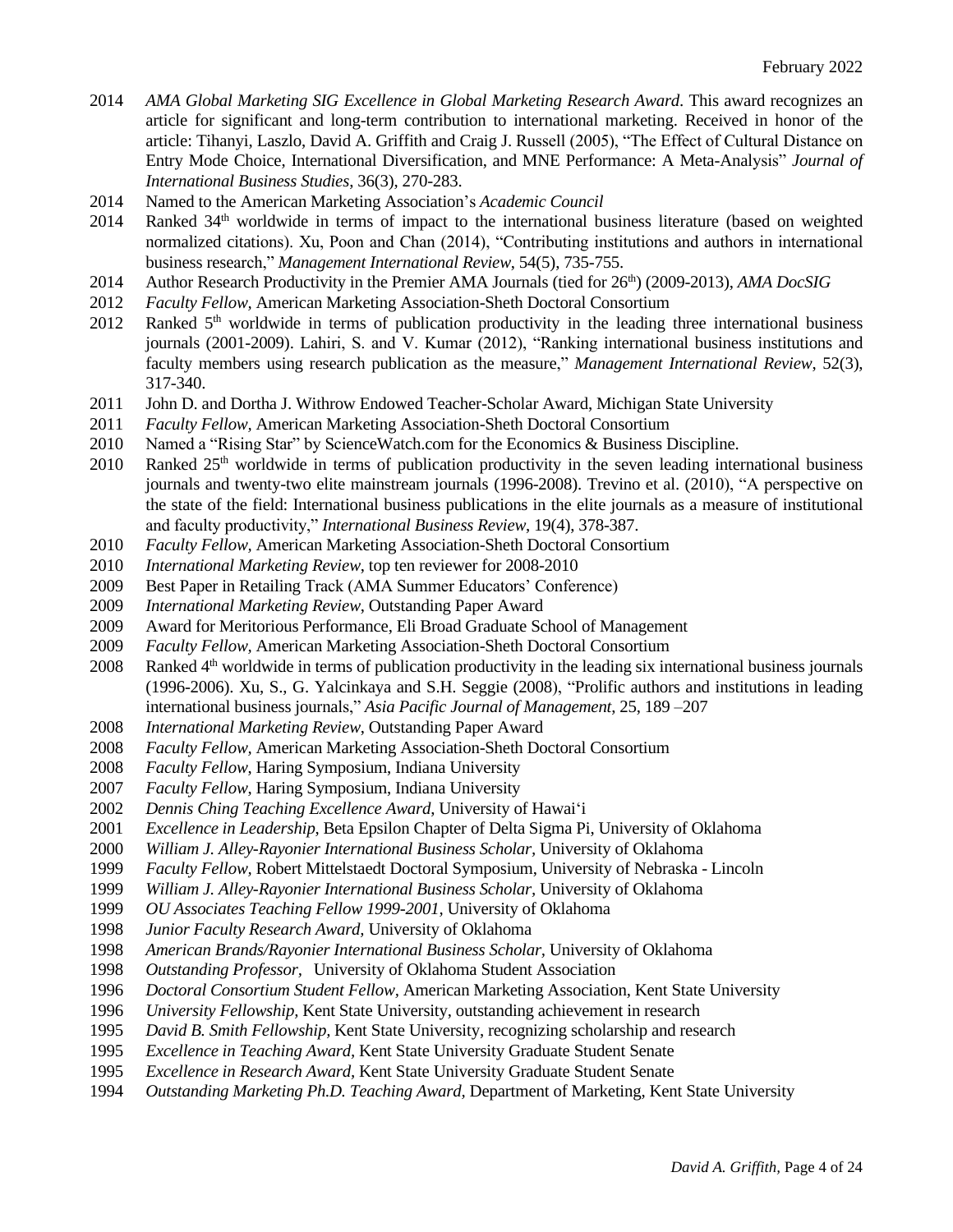### **EDUCATION**

| Ph.D.    | Kent State University, College of Business Administration   |
|----------|-------------------------------------------------------------|
|          | Major Field: Marketing                                      |
|          | <b>Minor Field International Business</b>                   |
|          | Kent, OH, 44242                                             |
| M.B.A.   | Kent State University, College of Business Administration   |
|          | Major Field: Management                                     |
|          | Kent, OH, 44242                                             |
| B.S.B.A. | The University of Akron, College of Business Administration |
|          | Major Field: Finance                                        |
|          | Akron, OH 44325                                             |
|          |                                                             |

### **RESEARCH**

### **Research Areas**

Strategy, International Marketing, Innovation, International Business

#### **Journal Publications**

(Google Scholar: citations 15,610; h-index 62; i10-index 119; i200-index 23; accessed February 2, 2022)

Griffith, David A., Hannah S. Lee and Goksel Yalcinkaya (*forthcoming*), "Understanding the Relationship Between Advertising Spending and Happiness at the Country Level," *Journal of International Business Studies*.

Griffith, David A., Hannah S. Lee and Goksel Yalcinkaya (*forthcoming*), "The Use of Social Media and the Prevalence of Depression: A Multi-Country Examination of Value Co-Creation and Consumer Well-being," *International Marketing Review*.

Griffith, David A., Tereza Dean and Jessica J. Hoppner (2021), "Choices and Consequences: Recommendations for an Improved Understanding of Cultural Distance in International Marketing Research," *Journal of International Marketing*, 29(3), 23-42.

Griffith, David A., Tereza Dean and Goksel Yalcinkaya (2021), "Building and Leveraging Competence Exploitation and Exploration for Firm New Product Success," *Industrial Marketing Management*, 97(August), 233-244.

Hoppner, Jessica J., Paul Mills and David A. Griffith (2021)," Navigating the Demands of Increasing Customer Participation Through Firm and Individual Job Resources," *Industrial Marketing Management*, 97(August), 173- 182.

Seggie, Steven H. and David A. Griffith (2021), "The Moderating Effects of Economic and Strategic Relationship Value in Tolerating Active and Passive Opportunism," *Journal of Business Research*, 128(May), 233-244.

Lee, Hannah S. and David A. Griffith (2021), "Reward Strategy Spillover Effects on Observer Cooperation in Business Networks," *Marketing Letters*, 32(1), 47-59.

Zheng, Xu (Vivian), David A. Griffith, Ling Ge and Uri Benoliel (2020), "Effects of Contract Ambiguity in Interorganizational Governance," *Journal of Marketing*, 84(4), 147-167.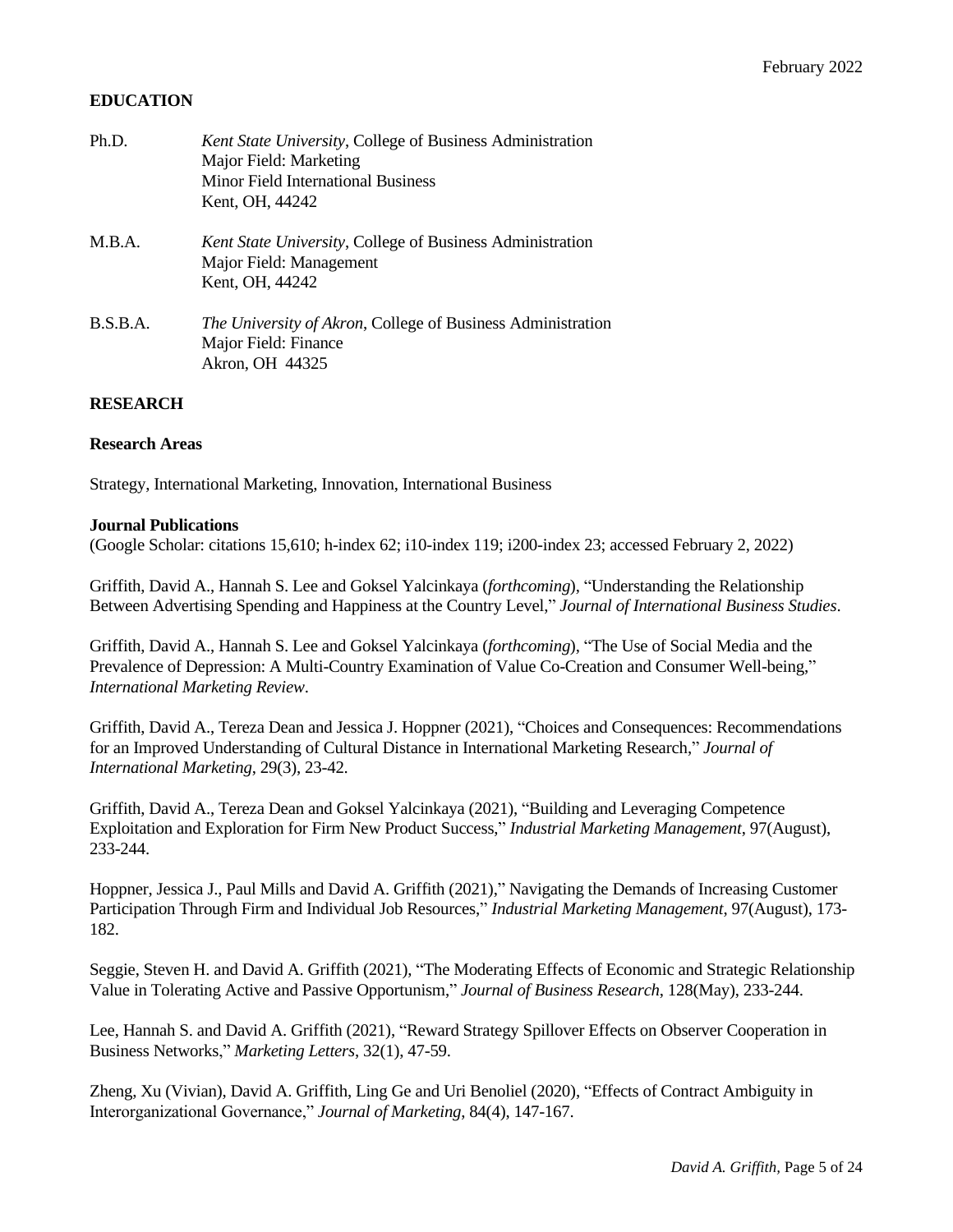Harmancioğlu, Nükhet, David A. Griffith and Tuba Yilmaz (2019), "Short- and Long-term Market Returns of International New Product Codevelopment Alliances," *Journal of the Academy of Marketing Science*, 47(5), 939-959.

Lee, Hannah S. and David A. Griffith (2019), "The Balancing of Country-Based Interaction Orientation and Marketing Strategy Implementation Adaptation/ Standardization for Profit Growth in Multinational Corporations," *Journal of International Marketing*, 27(2), 22-37.

Lee, Hannah S. and David A. Griffith (2019), "Social Comparison in Retailer-Supplier Relationships: Referent Discrepancy Effects," *Journal of Marketing*, 83(2), 120-137.

Cillo, Paola, David A. Griffith and Gaia Rubera (2018), "The New Product Portfolio Innovativeness-Stock Returns Relationship: The Role of Large Individual Investors' Culture, *Journal of Marketing*, 82(6), 49.70.

Dean, Tereza, David A. Griffith and Roger J. Calantone (2018), "Reciprocal Value Sharing in Manufacturer-Retailer Relationships: The Case of New Product Introductions," *Marketing Letters*, 29(1), 87-100.

Griffith, David A., Goksel Yalcinkaya, Gaia Rubera and Verdiana Giannetti (2017), "Understanding the Importance of the Length of Global Product Rollout: An Examination in the Motion Picture Industry*," Journal of International Marketing,* 25(4), 50-69.

Dahlquist, Steven H. and David A. Griffith (2017), "Explicit and Normative Contracting in Collaborations of Varying Magnitudes: Differing Perspectives of Component Suppliers and Original Equipment Manufacturers," *Industrial Marketing Management*, 65(August), 15-27.

Griffith, David A., Jessica J. Hoppner, Hannah S. Lee and Tobias Schoenherr (2017), "The Influence of the Structure of Interdependence on the Response to Inequity in Buyer-Supplier Relationships," *Journal of Marketing Research,* 54(1), 124-137.

Griffith, David A. and Hannah S. Lee (2016), "Cross-country Collaboration of Marketing Personnel within a Multinational: Leveraging Customer Participation for New Product Advantage*," Journal of International Marketing,* 24(4), 1-19.

Esmark, Carol, Stephanie M. Noble, John Bell, and David A. Griffith (2016), "The Effects of Behavioral, Cognitive, and Decisional Control in Collaborative Service Experiences," *Marketing Letters*, 27(3), 423-436.

Dean, Tereza, David A. Griffith and Roger J. Calantone (2016), "New Product Creativity: Understanding Contract Specificity in New Product Introductions," *Journal of Marketing*, 80 (2), 39-58.

Hoppner, Jessica J. and David A. Griffith (2015), "Looking Back to Move Forward: An Examination of Research in International Marketing Channels," *Journal of Retailing*, 91(4), 610-626.

Hoppner, Jessica J., David A. Griffith and Ryan C. White (2015), "Reciprocity in Relationship Marketing: A Cross-Cultural Examination of the Effects of Equivalence and Immediacy on Relationship Quality and Satisfaction with Performance," *Journal of International Marketing*, 23(4), 64-83.

Griffith, David A. and Yanhui Zhao (2015), "Contract Specificity, Contract Violation and Relationship Performance in International Buyer-Supplier Relationships," *Journal of International Marketing,* 23 (3), 22-40.

Griffith, David A., Goksel Yalcinkaya and Gaia Rubera (2014), "Country-level Performance of New Experience Products within a Global Rollout: The Moderating Effects of Economic Wealth and National Culture," *Journal of International Marketing*, 22(4), 1-20.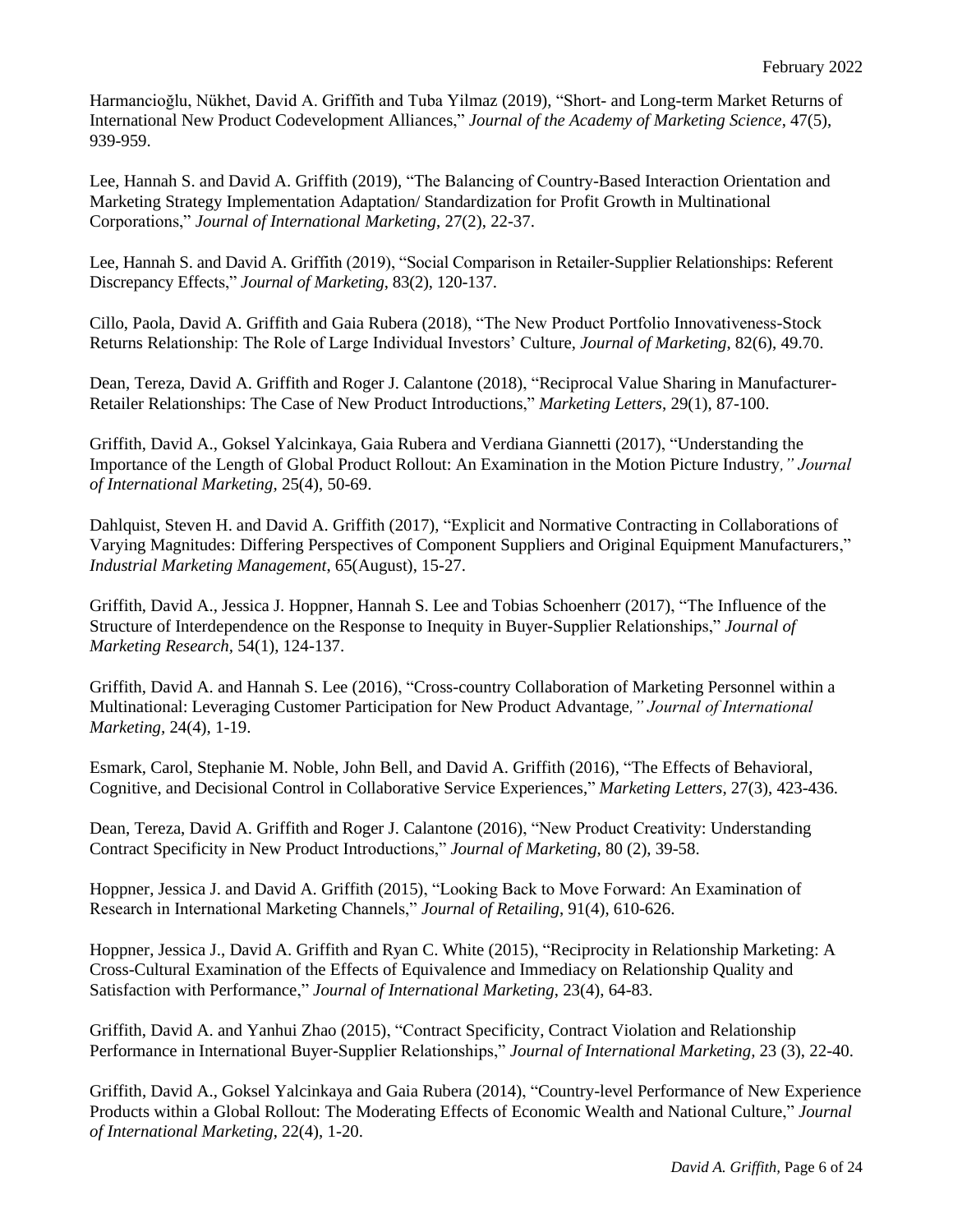Hoppner, Jessica J., David A. Griffith and ChangSeob Yeo (2014), "The Intertwined Relationships of Power, Justice and Dependence," *European Journal of Marketing*, 48(9/10), 1690-1708.

Griffith, David A. and Boryana Dimitrova (2014), "Business and Cultural Aspects of Psychic Distance and Complementarity of Capabilities in Export Relationships," *Journal of International Marketing*, 22 (3), 50-67.

Crespo, Cátia Fernandes, David A. Griffith and Luis Filipe Lages (2014), "The Performance Effects of Vertical and Horizontal Subsidiary Knowledge Outflows in Multinational Corporations," *International Business Review*, 23(5), 993-1007.

Schoenherr, Tobias, David A. Griffith and Aruna Chandra (2014), "Intangible Capital, Knowledge and New Product Development Competence in Supply Chains: Process, Interaction and Contingency Effects among SMEs," *International Journal of Production Research*, 52(16), 4916-4929.

Dahlquist, Steven H. and David A. Griffith (2014), "Multidyadic Industrial Channels: Understanding Component Supplier Profits and Original Equipment Manufacturer Behavior," *Journal of Marketing*, 78(4), 59- 79.

Schoenherr, Tobias, David A. Griffith and Aruna Chandra (2014), "Knowledge Management in Supply Chains: The Role of Explicit and Tacit Knowledge," *Journal of Business Logistics*, 35(2), 121-135.

Griffith, David A., Hannah S. Lee, ChangSeob Yeo and Roger Calantone (2014), "Marketing Process Adaptation: Antecedent Factors and New Product Performance Implications in Export Markets," *International Marketing Review*, 31(3), 308-334.

Griffith, David A. and Gaia Rubera (2014), "A Cross-Cultural Investigation of New Product Strategies for Technological and Design Innovations," *Journal of International Marketing*, 22(1), 5-20.

Cui, Annie Peng, Michael Y. Hu and David A. Griffith (2014), "What Makes a Brand Manager Effective?" *Journal of Business Research*, 67(2), 144-150.

Seggie, Steven H., David A. Griffith and Sandy D. Jap (2013), "Passive and Active Opportunism in Interorganizational Exchange," *Journal of Marketing*, 71(6), 73-90.

Lages, Luis Filipe, Jose Mata and David A. Griffith, (2013), "Change in International Market Strategy as a Reaction to Performance Decline," *Journal of Business Research*, 66(12), 2600-2611.

Griffith, David A. and Jessica J. Hoppner (2013), "Global Marketing Managers: Improving Global Marketing Strategy through Soft Skill Development," *International Marketing Review*, 30(1), 21-40.

Moeller, Miriam, Michael Harvey, David A. Griffith and R. Glenn Richey (2013), "The Impact of Country-of-Origin on the Acceptance of Foreign Subsidiaries in Host Countries: An Examination of the 'Liability-of-Foreignness'," *International Business Review*, 22(1), 89-99.

Rubera, Gaia, David A. Griffith and Goksel Yalcinkaya (2012), "Technological and Design Innovation Effects in Regional New Product Rollouts: A European Illustration," *Journal of Product Innovation Management*, 29(6), 1047-1060.

Griffith, David A., Timothy S. Kiessling and Marina Dabic (2012), "Aligning Strategic Orientation with Local Market Conditions in a Transitional Economy: Implications for a Subsidiary's Knowledge Management and Marketing Effectiveness," *International Marketing Review*, 29(4), 379-402.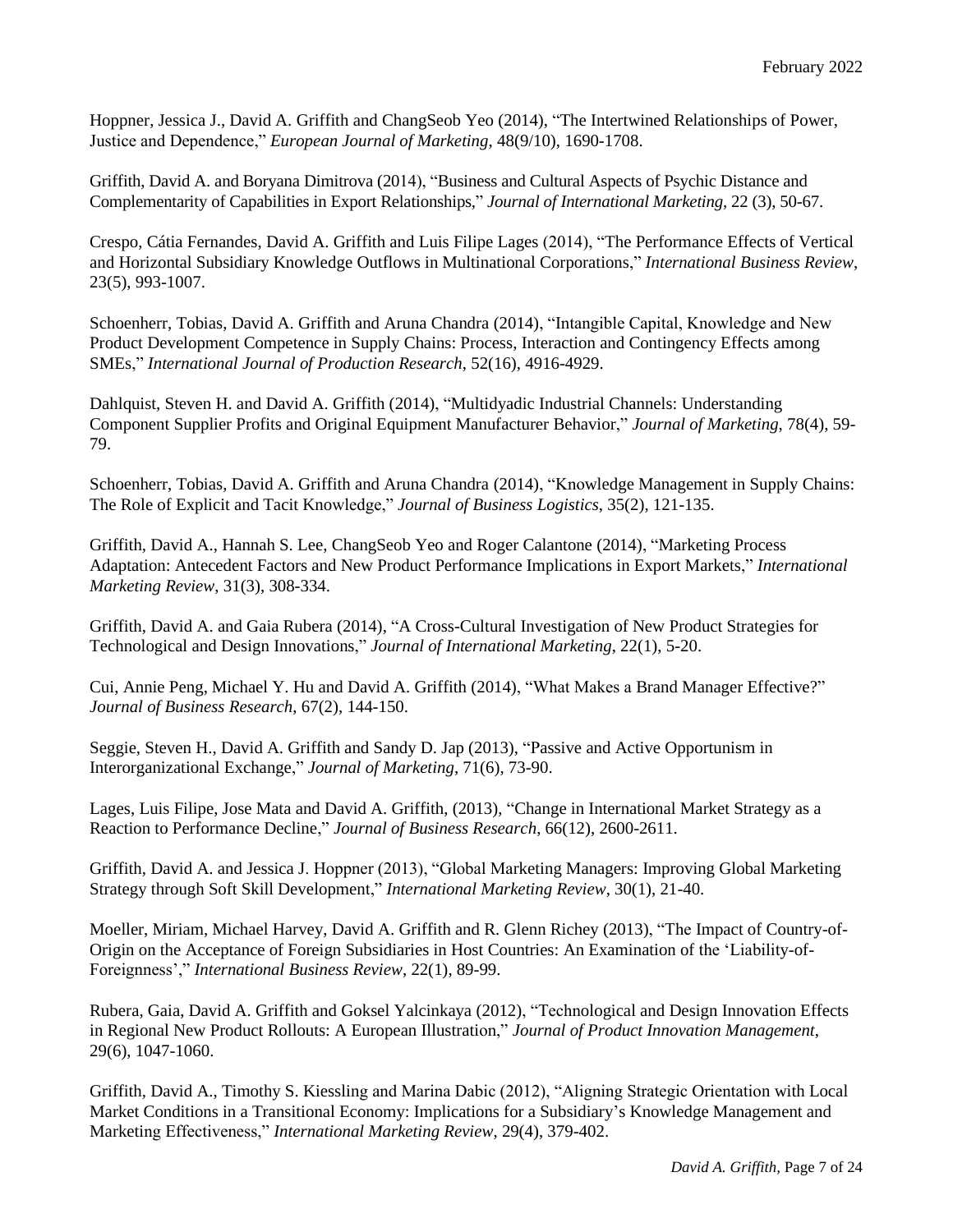Lee, Hannah S. and David A. Griffith (2012), "Comparative Insights into the Governance Problems of Agency Theory: The Influence of Institutional Environment on the Basic Human Tenets," *Academy of Marketing Science Review*, 2(1), 19-33.

Griffith, David A. and Michael R. Czinkota (2012), "Release the Constraints: Working to Solve the Problems of Export Financing in Troublesome Times," *Business Horizons*, 55(3), 251-260.

Hoppner, Jessica J. and David A. Griffith (2011), "Clarifying the Performance Payoff of Relational Behavior," *Journal of Marketing Research*, 48(5), 920-928.

Kim, Stephen K., Richard G. McFarland, Soongi Kwon, Sanggi Shon and David A. Griffith (2011), "Understanding Governance Decisions in a Partially Integrated Channel: A Contingent Alignment Framework," *Journal of Marketing Research*, 48(3), 603-616.

Rubera, Gaia, Andrea Ordanini and David A. Griffith (2011), "Incorporating Cultural Values for Understanding the Influence of Perceived Product Creativity on Intention to Buy: An Examination in Italy and the U.S.," *Journal of International Business Studies*, 42(4), 459-476.

Cui, Anna Shaojie, Roger J. Calantone and David A. Griffith (2011), "Strategic Change and Termination of Interfirm Partnerships," *Strategic Management Journal*, 32(4), 402-423.

Harvey, Michael G., David A. Griffith, Timothy S. Kiessling and Miriam Moeller (2011), "A Multi-level Model of Global Decision-Making: Developing a Composite Global Frame-of-Reference," *Journal of World Business*, 46(2), 177-184.

Griffith, David A. (2011) "Insights into Gaining Access to Export Financing: Understanding Export Lenders' Ideal Exporter Profile," *Journal of World Business,* 46(1), 84-92.

Griffith, David A., Goksel Yalcinkaya and Roger J. Calantone (2010), "Do Marketing Capabilities Consistently Mediate Effects of Firm Intangible Capital on Performance Across Institutional Environments?" *Journal of World Business*, 45(3), 217-227.

Melancon, Joanna Phillips, David A. Griffith, Stephanie M. Noble and Qimei Chen (2010), "Synergistic Effects of Operant Knowledge Resources," *Journal of Services Marketing*, 24(5), 400-411.

Griffith, David A. (2010), "Understanding Multi-level Institutional Convergence Effects on Market Segments and Global Marketing Strategy," *Journal of World Business*, 45(1), 59-67.

Griffith, David A. and Goksel Yalcinkaya (2010), "Resource-Advantage Theory: A Foundation for Insights into Global Advertising Research," *International Journal of Advertising*, 29(1), 15-36.

Adjei, Mavis T., David A. Griffith and Stephanie M. Noble (2009), "When Do Relationships Pay Off for Small Retailers? Exploring Targets and Contexts to Understand the Value of Relationship Marketing," *Journal of Retailing*, 85(4), 493-501.

Zhang, Chun, John W. Henke, Jr., and David A. Griffith (2009), "Do Buyer Cooperative Actions Matter Under Conditions of Relational Stress? Evidence from Japanese and U.S. Assemblers in the U.S. Automotive Industry," *Journal of Operations Management*, 27(6), 479-494.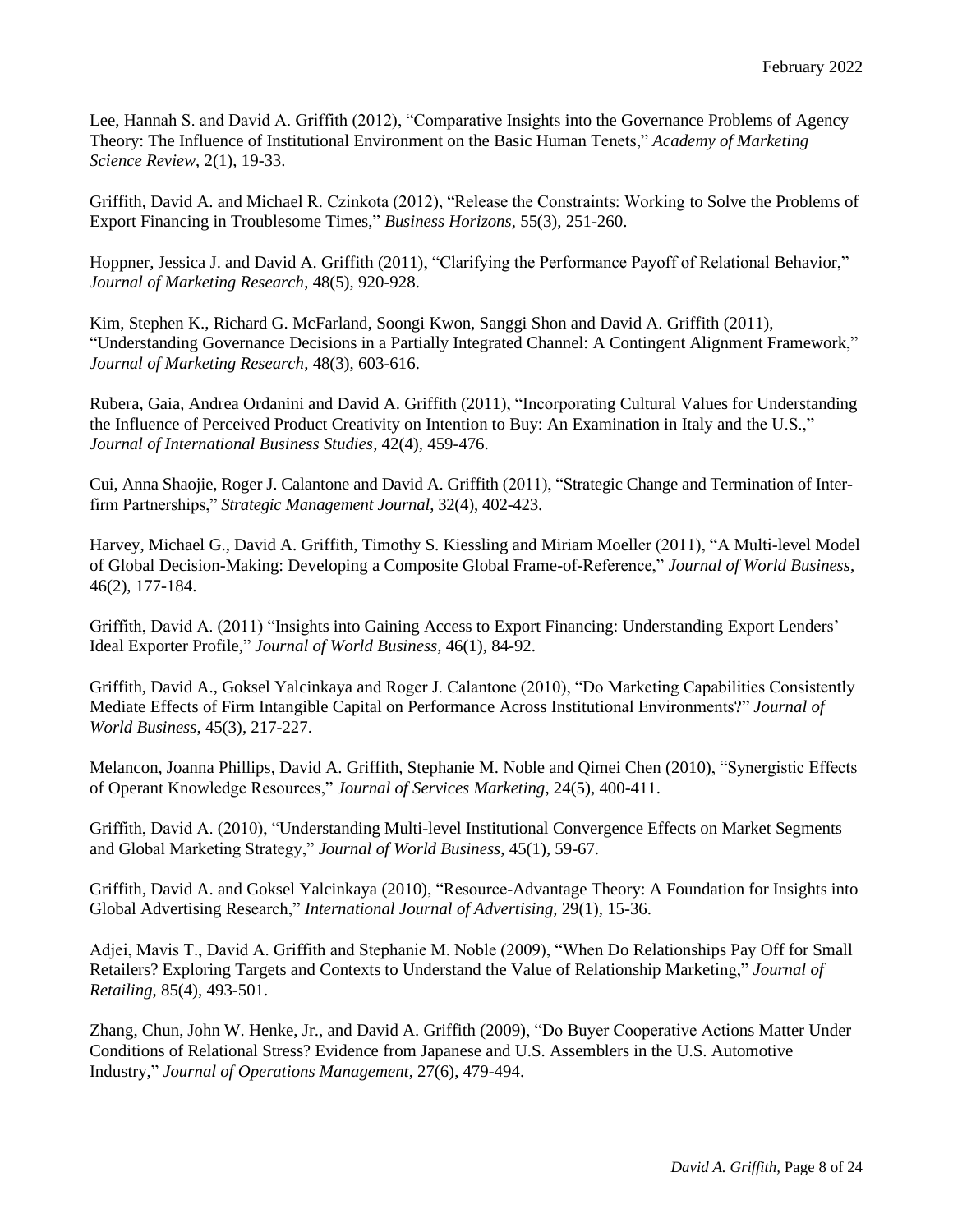Narasimhan, Ram, Anand Nair, David A. Griffith, Jan Stentoft Arlbjørn and Elliott Bendoly (2009), "Lock-in Situations in Supply Chains: Exploring Strategies under a Social Exchange Theory-Economic Modeling Joint Approach," *Journal of Operations Management*, 27(5), 374-389.

Griffith, David A., Nükhet Harmancioğlu and Cornelia Dröge (2009), "Governance Decisions for Offshore Outsourcing of New Product Development in Technology Intensive Markets," *Journal of World Business*, 44(3), 217-224.

Seggie, Steven H. and David A. Griffith (2009), "What Does it Take to Get Promoted in Marketing Academia? Understanding Exceptional Publication Productivity in the Leading Marketing Journals," *Journal of Marketing*, 73(1), 122-132.

Griffith, David A., S. Tamer Cavusgil and Shichun Xu (2008), "Emerging Themes in International Business Research," *Journal of International Business Studies,* 39(7), 1120-1235.

Hult, G. Tomas M., David J. Ketchen, Jr., David A. Griffith, Carol A. Finnegan, Tracy Lee Gonzales-Padron, Nükhet Harmancioğlu, Ying Huang, M. Berk Talay and S. Tamer Cavusgil (2008), "Data Equivalency in Cross-Cultural International Business Research: An Assessment and Guidelines," *Journal of International Business Studies,* 39(6), 1027-1046.

Hult, G. Tomas M., David J. Ketchen, Jr., David A. Griffith, Brian R. Chabowski, Mary K. Hoffman, Bernadine Johnson Dykes, Wesley A. Pollitte and S. Tamer Cavusgil (2008), "An Assessment of the Measurement of Performance in International Business Research," *Journal of International Business Studies,* 39(6), 1064-1080.

Lages, Luis Filipe, Sandy Jap and David A. Griffith (2008), "The Role of Past Performance in Export Ventures: A Short-term Reactive Approach" *Journal of International Business Studies,* 39(2), 304-325.

Chen, Qimei, Yi He, Xinshu Zhao and David A. Griffith (2008), "Sources of Product Information for Rural Chinese Consumers," *International Journal of Advertising,* 27(1), 67-97.

Seggie, Steven H. and David A. Griffith (2008), "The Resource Matching Foundations of Competitive Advantage: An Alternative Perspective on the Globalization of Service Firms," *International Marketing Review*, 25(3), 262-275. (*2008 Best Paper Award; International Marketing Review*)

Yalcinkaya, Goksel, Roger Calantone and David A. Griffith (2007), "An Examination of Exploration and Exploitation Capabilities: Implications for Product Innovation and Market Performance," *Journal of International Marketing*, 15(3), 63-93.

Griffith, David A. and Robert F. Lusch (2007), "Getting Marketers to Invest in Firm-Specific Capital," *Journal of Marketing*, 71(1), 129-145.

Calantone, Roger J. and David A. Griffith (2007), "Challenges and Opportunities in the Field of Global Product Launch," *Journal of Product Innovation Management*, 24(5), 414-418. (Introduction to the Special Issue)

Harvey, Michael G. and David A. Griffith (2007), "The Role of Globalization, Time Acceleration and Virtual Global Teams in Fostering Successful Global Product Launches," *Journal of Product Innovation Management*, 24(5), 486-501.

Cort, Kathryn T., David A. Griffith and D. Steven White (2007), "An Attribution Theory Approach for Understanding the Internationalization of Professional Service Firms," *International Marketing Review*, 24(1), 9-25. (*2007 Best Paper Award; International Marketing Review*)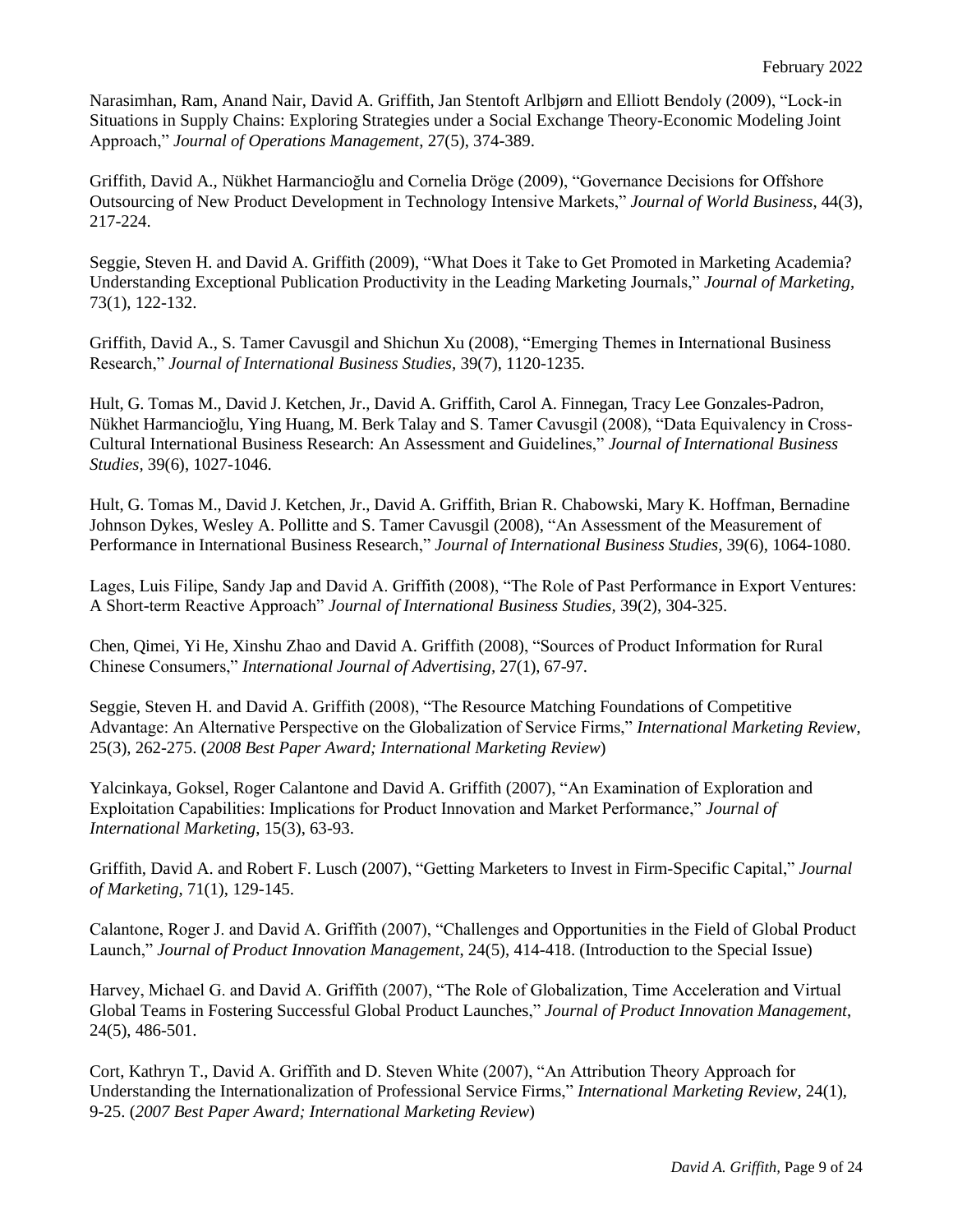Calantone, Roger J., David A. Griffith and Goksel Yalcinkaya (2006), "An Empirical Examination of a Technology Adoption Model for the Context of China," *Journal of International Marketing*, 14(4), 1-27.

Chen, Haiyang, David A. Griffith and Michael Y. Hu (2006), "The Influence of Liability of Foreignness on MNE's Market Entry Strategy: An Illustration of Market Entry in China," *International Marketing Review,* 23(6), 636-649.

Griffith, David A., Matthew B. Myers and Michael G. Harvey (2006), "An Investigation of National Culture's Influence on Relationship and Knowledge Development in Japan and Unites States Intra- and Inter-Cultural Inter-organizational Exchanges," *Journal of International Marketing*, 14(3), 1-32.

Griffith, David A., Chun Zhang and S. Tamer Cavusgil (2006), "Attributions of Noncooperative Incidents and Response Strategies: The Role of National Character," *Journal of World Business*, 41(4), 356-367.

Cui, Anna Shaojie, David A. Griffith, S. Tamer Cavusgil and Marina Dabic (2006), "The Influence of Market and Cultural Environmental Factors on Technology Transfer: A Croatian Illustration," *Journal of World Business,*  41(2), 100-111.

Griffith, David A. (2006), "Human Capital in the Supply Chain of Global Firms," *Organizational Dynamics*, 35(3), 251-263.

Griffith, David A., Laurence Jacobs and R. Glenn Richey (2006), "Fitting Strategy Derived from Company Orientation to International Contexts," *Thunderbird International Business Review,* 48(2), 239-262.

Griffith, David A., Michael G. Harvey and Robert F. Lusch (2006), "Social Exchange in Inter-organizational Relationships: The Resulting Benefits of Procedural and Distributive Justice," *Journal of Operations Management,* 24(2), 85-98.

Griffith, David A., Stephanie Noble and Qimei Chen (2006), "The Performance Implications of Entrepreneurial Proclivity: A Dynamic Capabilities Approach," *Journal of Retailing*, 82(1), 51-62.

Noble, Stephanie M., David A. Griffith and Mavis T. Adjei (2006), "Drivers of Local Merchant Loyalty: Understanding the Influence of Gender and Value Orientation," *Journal of Retailing,* 82(3), 177-188.

Zhang, Chun, David A. Griffith and S. Tamer Cavusgil (2006), "The Dissolution of International Distribution Relationships: A Process Framework and Propositions," *Journal of International Marketing,* 14(2), 85-115.

Chen, Qimei, David A. Griffith and Fuyuan Shen (2005), "The Effects of Interactivity on Cross-Channel Communication Effectiveness," *Journal of Interactive Advertising: Special Issue on Interactivity and Its Relationship to Advertising, Marketing and Communication,* 5(2), http://www.jiad.org/vol5/no2/.

Cui, Anna Shaojie, David A. Griffith and S. Tamer Cavusgil (2005), "The Influence of Competitive Intensity and Market Dynamism on Knowledge Management Capabilities of MNC Subsidiaries," *Journal of International Marketing*, 13(3), 32-53.

Griffith, David A. (2005), "An Examination of the Influences of Store Layout in Online Retailing," *Journal of Business Research,* 58(10), 1391-1396.

Griffith, David A., Aruna Chandra and Timothy Fealey (2005), "Strategically Employing Natural Channels in an Emerging Market," *Thunderbird International Business Review,* 47(3), 287-311.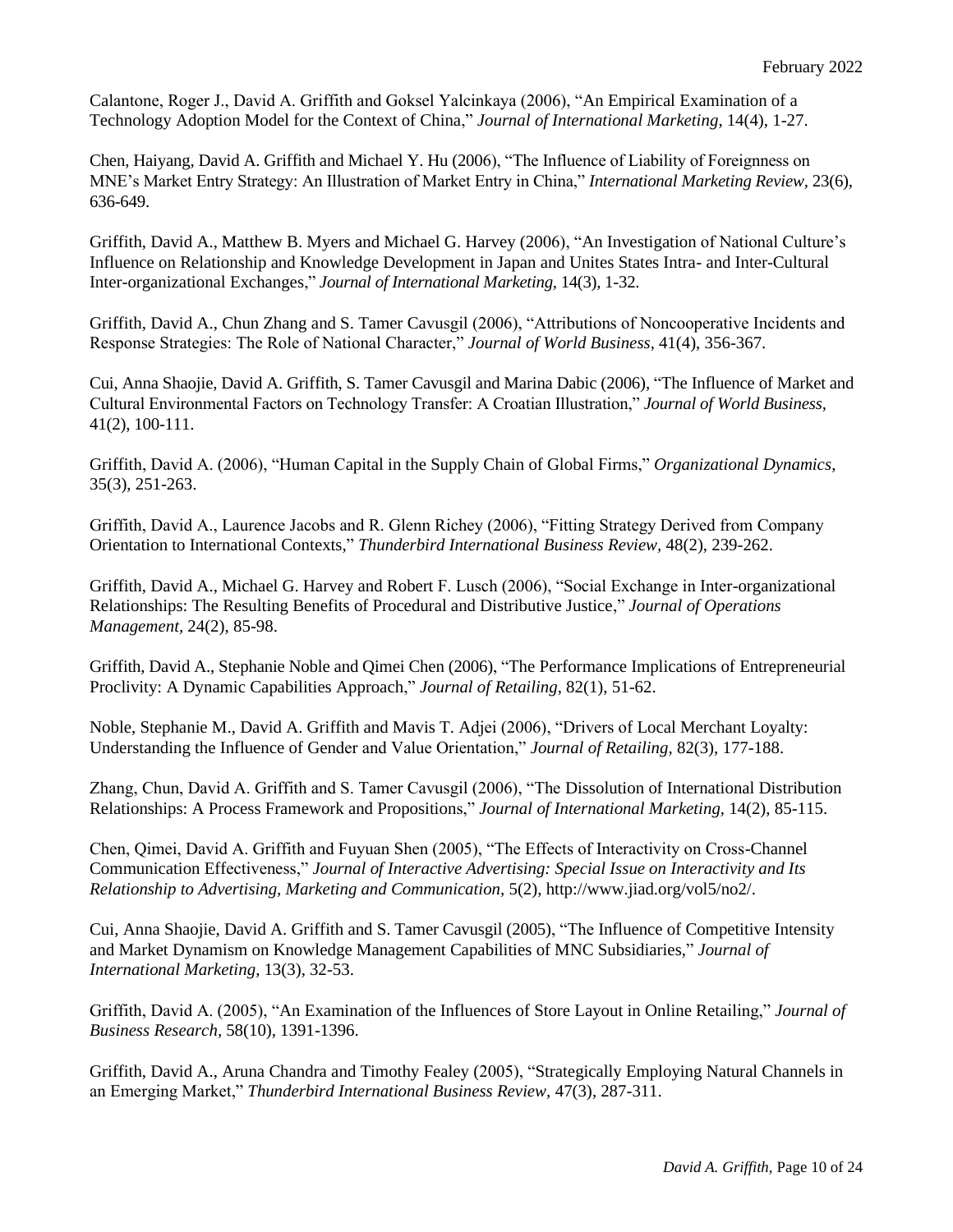Griffith, David A., Timothy S. Kiessling and Marina Dabic (2005), "An Exploratory Examination of the Challenges to Technology Transfer in the Transitional Economy of Croatia," *Thunderbird International Business Review,* 47(2), 163-181.

Griffith, David A. and Matthew B. Myers (2005), "The Performance Implications of Strategic Fit of Relational Norm Governance Strategies in Global Supply Chain Relationships," *Journal of International Business Studies*, 36(3), 254-269.

Noble, Stephanie M., David A. Griffith and Marc G. Weinberger (2005), "Consumer Derived Utilitarian Value and Channel Utilization in a Multi-Channel Retail Context," *Journal of Business Research,* 58(12), 1643-1651.

Tihanyi, Laszlo, David A. Griffith and Craig J. Russell (2005), "The Effect of Cultural Distance on Entry Mode Choice, International Diversification, and MNE Performance: A Meta-Analysis" *Journal of International Business Studies*, 36(3), 270-283.

Chen, Qimei, David A. Griffith and Fang Wan (2004), "The Behavioral Implications of Consumer Trust across Brick-and-Mortar and Online Retail Channels," *Journal of Marketing Channels,* 11(4), 59-85*.*

Griffith, David A. and Qimei Chen (2004), "The Influence of Virtual Direct Experience on Online Ads Message Effectiveness," *Journal of Advertising,* 33(1), 55-68.

Griffith, David A. and Michael G. Harvey (2004), "The Influence of Individual and Firm Level Social Capital of Marketing Managers in a Firm's Global Network," *Journal of World Business*, 39 (3), 244-254.

Lee, Chol and David A. Griffith (2004), "The Marketing Strategy-Performance Relationship in an Export-Driven Developing Economy: A Korean Illustration," *International Marketing Review,* 21(3), 321-334.

Luo, Xueming, David A. Griffith, Sandra S. Liu and Yi-Zheng Shi (2004), "The Effects of Customer Relationships and Social Capital on Firm Performance: A Chinese Business Illustration," *Journal of International Marketing*, 12(4), 25-45.

Myers, Matthew B., David A. Griffith, Patricia J. Daugherty and Robert F. Lusch (2004), "Maximizing the Human Capital Equation in Supply Chain Logistics: Education, Experience and Skills," *Journal of Business Logistics,* 25(1), 211-232.

Griffith, David A. (2003), "Intimacy, Rites of Passage and Social Support: Symbolic Meaning from Lifetime Shopping Experiences," *The International Review of Retail, Distribution and Consumer Research,* 13(3), 263- 278.

Ryans, John K. Jr., David A. Griffith and D. Steven White (2003), "Viewpoint: Standardization/Adaptation of International Marketing Strategy: Necessary Conditions for the Advancement of Knowledge," *International Marketing Review,* 20(6), 588-603*.*

Griffith, David A., Aruna Chandra and John K. Ryans, Jr. (2003), "Examining the Intricacies of Promotion Standardization: Factors Influencing Advertising Message and Packaging," *Journal of International Marketing*, 11(3), 30-47. Reprinted in International Marketing: Modern and Classic Papers Vol. II, (2008) Stanley J. Paliwoda and John K. Ryans, Jr. (eds.), Edward Elgar Publishing, UK.

Javalgi, Rajshenkhar G., David A. Griffith, and D. Steven White (2003), "An Empirical Examination of Factors Influencing the Internationalization of Service Firms," *Journal of Services Marketing*, 17(2/3), 185-199.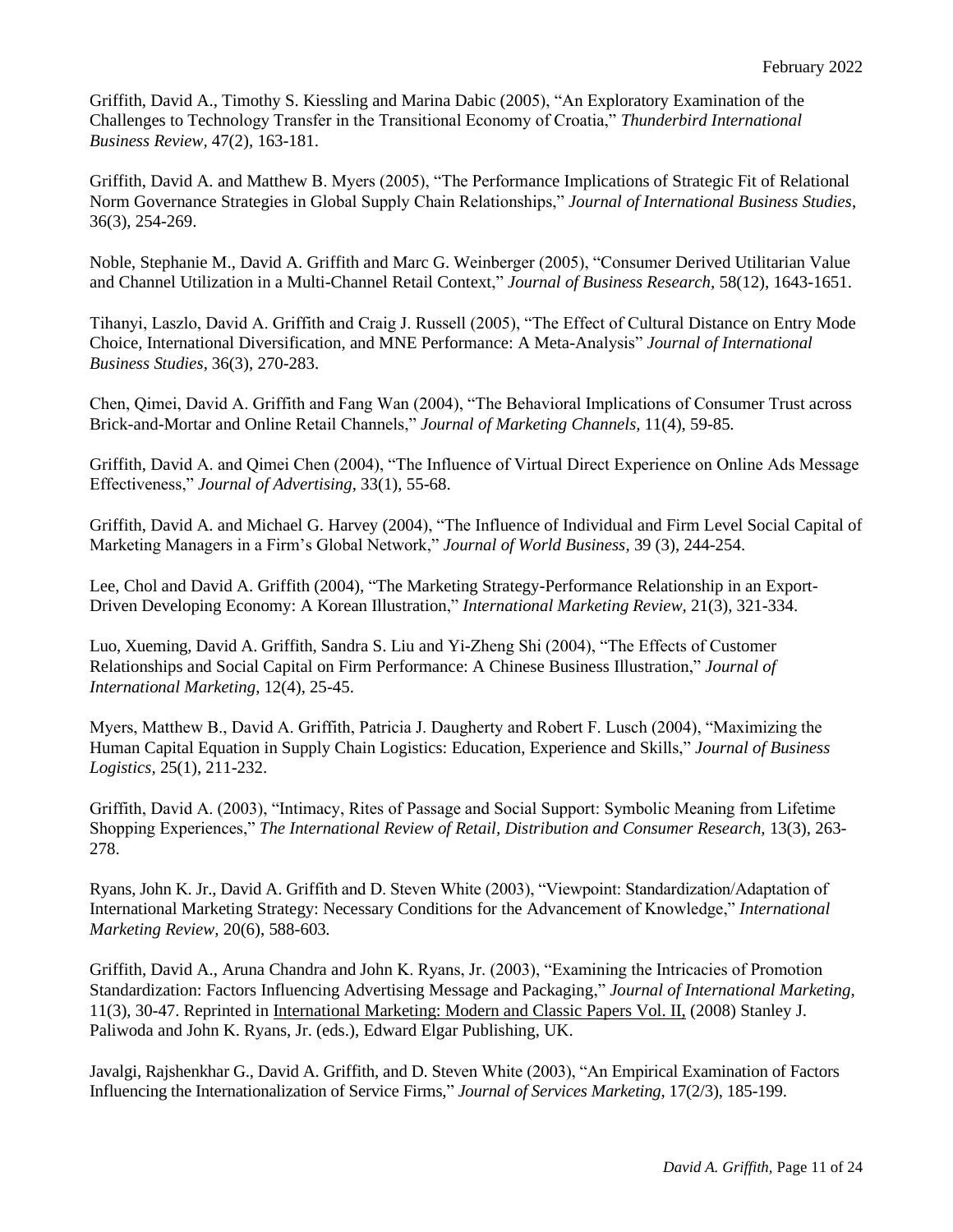Zeybek, Ali Yavuz, Matthew O'Brien and David A. Griffith (2003), "Cultural Congruence's Influence on Communication Strategies and Resultant Performance: A Kazakhstan-Foreign International Joint Venture Illustration," *International Business Review*, 12(4), 499-521.

Chandra, Aruna, John K. Ryans, Jr. and David A. Griffith (2002), "Advertising Standardisation in India: U.S. Multinational Experience," *International Journal of Advertising* 21(1), 47-66.

Griffith, David A. (2002), "The Role of Communication Competencies in International Business Relationship Development," *Journal of World Business,* 37(4), 256-265. Reprinted in International Marketing: Modern and Classic Papers Vol. III, (2008) Stanley J. Paliwoda and John K. Ryans, Jr. (eds.), Edward Elgar Publishing, UK.

Griffith, David A. and Clifton C. Gray (2002), "The Fallacy of the Level Playing Field: The Effect of Brand Familiarity and Web Site Vividness on Online Consumer Response," *Journal of Marketing Channels,* 9(3/4), 87-102. Reprinted in Internets, Intranets, and Extranets: New Waves in Channel Surfing, (2002) Audhesh Paswan (ed.), Best Business Books, Binghamton, NY, 87-102.

Harvey, Michael G. and David A. Griffith (2002), "Developing Effective Intercultural Relationships: The Importance of Communication Strategies," *Thunderbird International Business Review*, 44(4), 455-476.

Johnson, Tanner M. and David A. Griffith (2002), "5 Steps to Online Success," *Marketing Management,* 11(5), 34-39.

Krampf, Robert F. and David A. Griffith (2002), "Print and Online Catalogs: The Influence of Communication Mode on Information Processing," *Journal of Marketing Channels*, 10(1), 25-39.

Griffith, David A. and Michael G. Harvey (2001), "A Resource Perspective of Global Dynamic Capabilities," *Journal of International Business Studies*, 32(3), 597-606.

Griffith, David A. and Michael G. Harvey (2001), "An Intercultural Communication Model for Use in Global Relationship Networks," *Journal of International Marketing,* 9(3), 87-103.

Griffith, David A., Robert F. Krampf and Jonathan W. Palmer (2001), "The Role of Interface in Electronic Commerce: Consumer Involvement with Print vs. Online Catalogs," *International Journal of Electronic Commerce*, 5(4), 135-153.

Griffith, David A., Ali Yavuz Zeybek and Matthew O'Brien (2001), "Knowledge Transfer as a Means for Relationship Development: A Kazakhstan-Foreign International Joint Venture Illustration," *Journal of International Marketing,* 9(2), 1-18.

Daugherty, Patricia J., Robert F. Lusch, Matthew B. Myers and David A. Griffith (2000), "Linking Compensation and Retention," *Supply Chain Management Review*, 4(3), 64-72.

Griffith, David A., Michael Y. Hu and John K. Ryans, Jr. (2000), "Process Standardization Across Intra- and Intercultural Relationships," *Journal of International Business Studies*, 31(2), 303-324.

Griffith, David A. and Robert F. Lusch (2000), "An Examination of the Influence of Procedural Justice on Long-term Orientation in Wholesaler-Supplier Relationships," *Journal of Marketing Channels*, 7(3), 1-16.

Harvey, Michael G., David A. Griffith and Milorad Novicevic (2000), "Development of `Timescapes' to Effectively Manage Global Inter-organizational Relational Communications," *European Management Journal,*  18(6), 646-662.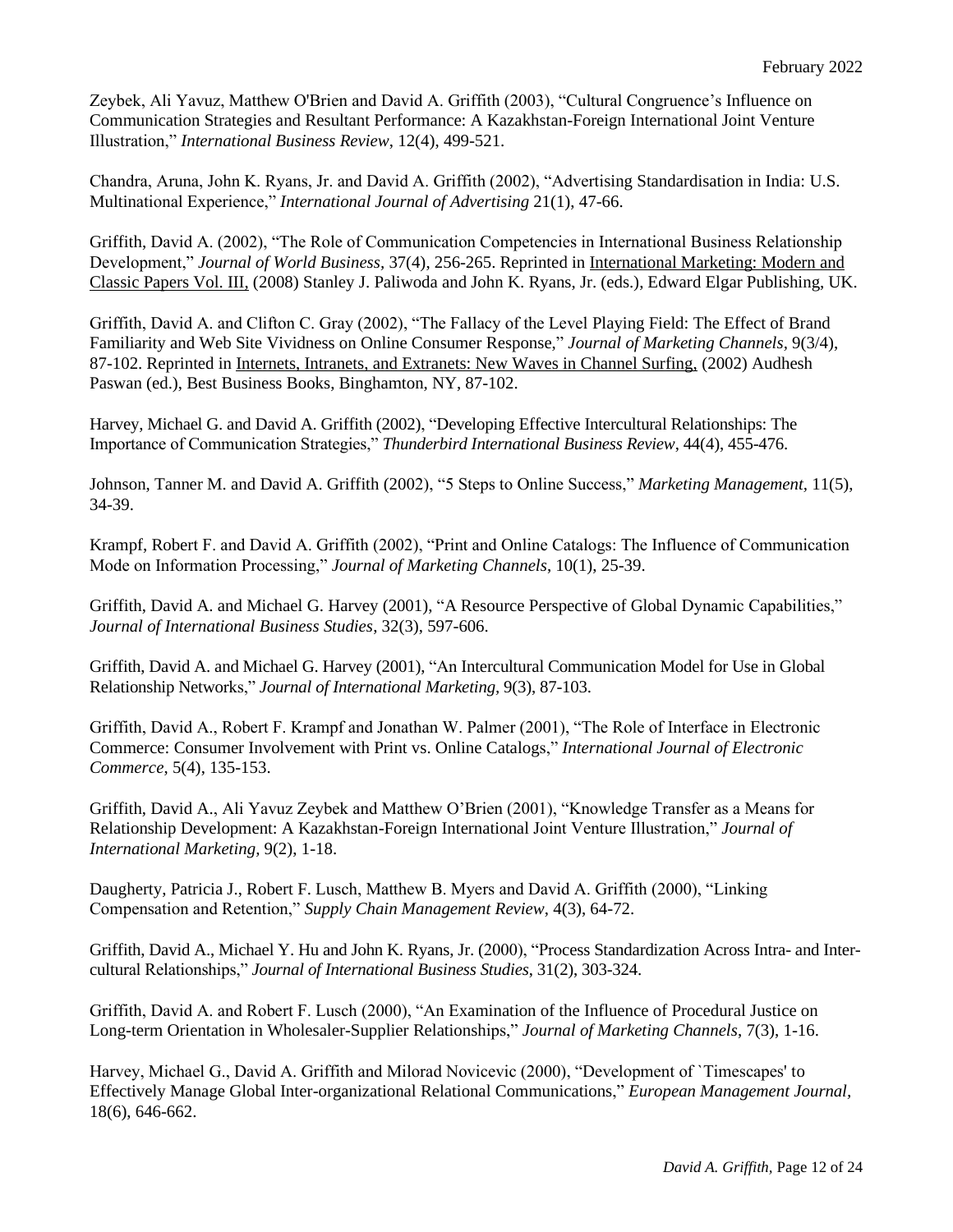Myers, Matthew B. and David A. Griffith (2000), "Organizational- and Product-related Influences of Gray Market Activity," *Journal of Marketing Channels*, 7(4), 45-59.

Griffith, David A. (1999), "Organizing to Minimize a Cyber-Terrorist Threat?" *Marketing Management,* 8(2), 9- 15.

Griffith, David A. and Jonathan W. Palmer (1999), "Leveraging the Web for Corporate Success," *Business Horizons,* 41(1), 3-10.

Myers, Matthew B. and David A. Griffith (1999), "Strategies for Combating Gray Market Activity," *Business Horizons*, 41(6), 2-8.

White, D. Steven, David A. Griffith and John K. Ryans, Jr., (1999), "Profiling Exporting and Non-Exporting Service Firms: The Differences are Critical to Decision-Makers," *Thunderbird International Business Review,*  41(2), 195-213.

Griffith, David A. (1998), "Cultural Meaning of Retail Institutions: A Tradition-based Culture Examination," *Journal of Global Marketing,* 21(1), 47-59*.*

Griffith, David A. (1998), "Making the Web Strategically Accountable," *Marketing Management*, 7(2), 41-49.

Griffith, David A., Michael Y. Hu and Haiyang Chen (1998), "Formation and Performance of Multi-Partner Joint Ventures: A Sino-Foreign Illustration," *International Marketing Review*, 15(3), 171-187.

Griffith, David A. and Robert F. Krampf (1998), "A Content Analysis of Retail Web-sites," *Journal of Marketing Channels*, 6(3/4), 73-86.

Griffith, David A. and Robert F. Krampf (1998), "An Examination of the Web-based Strategies of the Top 100 U.S. Retailers," *Journal of Marketing Theory and Practice* 6(3), 12-23.

Palmer, Jonathan W. and David A. Griffith (1998), "Information Intensity: A Paradigm for Understanding Website Design," *Journal of Marketing Theory and Practice*, 6(3), 38-42.

Palmer, Jonathan W. and David A. Griffith, (1998), "An Emerging Model of Web Site Design for Marketing," *Communications of the ACM,* 41(3), 45-51.

White, D. Steven and David A. Griffith (1998), "Graduate International Business Education in the U.S.: Comparisons and Suggestions," *Journal of Education for Business,* 74(2), 103-115.

White, D. Steven, David A. Griffith, and John K. Ryans Jr. (1998), "Measuring Export Performance in Service Industries," *International Marketing Review,* 15(3), 188-204*.*

Griffith, David A. (1997), "Gray Market Channels of Distribution in a Developing Country Context," *Journal of Marketing Channels*, 6(2), 1-15.

Griffith, David A. (1997), "An Examination of Marketing Educator Training in U.S. Doctoral Programs," *Marketing Education Review,* 7(2), 81-95.

Griffith, David A. and Robert F. Krampf (1997), "Emerging Trends in US Retailing," *Long Range Planning: International Journal of Strategic Management*, 30(6), 847-852.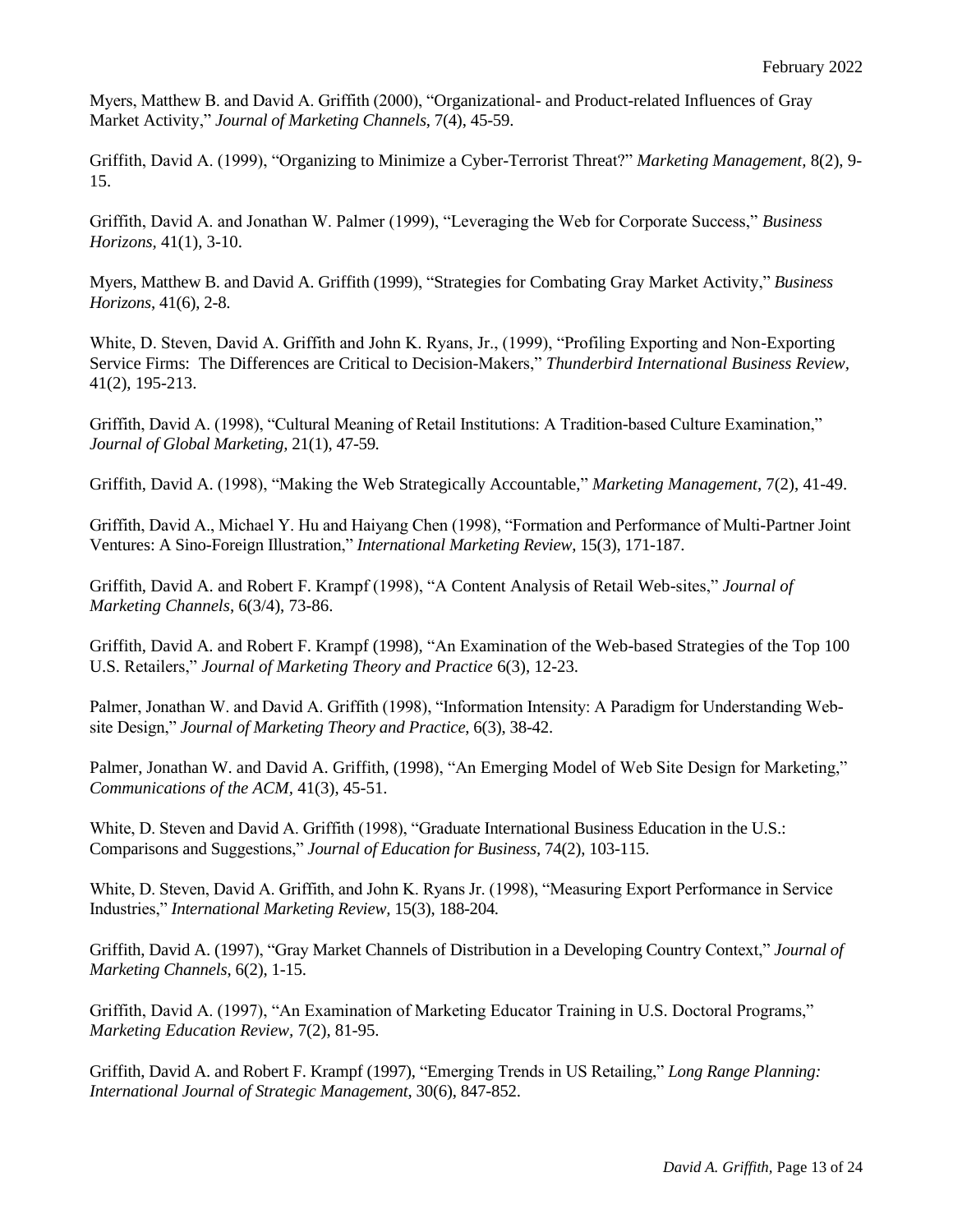Griffith, David A. and Michael A. Mayo, (1997), "Integrating Ethics into International Marketing Strategy: An Extension of Robin and Reidenbach's Framework," *The International Executive*, 39(6), 745-763.

Griffith, David A. and John K. Ryans, Jr. (1997), "Organizing Global Communications to Minimize Private Spillover Damage to Brand Equity," *Journal of World Business,* 32(3), 189-202.

White, D. Steven and David A. Griffith (1997), "Combining Corporate and Marketing Strategy for Global Competitiveness," *Marketing Intelligence and Planning,* 15(4), 173-178.

Hu, Michael Y. and David A. Griffith (1997) "Conceptualizing the Global Marketplace: Marketing Strategy Implications," *Marketing Intelligence and Planning,* 15(3), 117-123.

Griffith, David A. and Paul J. Albanese (1996), "An Examination of Plog's Psychographic Travel Model within a Student Population," *Journal of Travel Research*, 34(4), 47-51.

Shanklin, William L. and David A. Griffith (1996) "Crafting Strategies for Global Marketing in the New Millennium," *Business Horizons*, 39(5), 11-16. Reprinted in Annual Editions: International Business 98/99, Fred H. Maidment (ed.), 7<sup>th</sup> ed., Dushkin/McGraw-Hill, New York, NY, p.137-142.

Griffith, David A. and John K. Ryans, Jr. (1995), "Strategically Employing Natural Channels in an Era of Global Marketing," *Journal of Marketing Practice: Applied Marketing Science*, 1(4), 52-69.

### **Books**

Jain, Subhash and David A. Griffith (eds.), (2011), *Handbook of International Marketing Research, Second Edition*, Edward Elgar Publishing Inc.

Bello, Daniel C. and David A. Griffith (eds.), (2011), *Wiley International Encyclopedia of Marketing: International Marketing*, Wiley & Sons.

Lewin, Arie L., S. Tamer Cavusgil, G. Tomas M. Hult and David A. Griffith (eds.), (2008), *Thought Leadership in Advancing International Business Research*, Palgrave MacMillan.

Dunne, Patrick M., Robert F. Lusch and David A. Griffith (2002), *Retailing*, 4<sup>th</sup> Edition, Harcourt, Inc.

### **Book Chapters/Publications in Books**

Griffith, David A. and Goksel Yalcinkaya (2018), "Global Product Launch: A Perspective on Past, Present and Future Research," *Handbook of Research on New Product Development*, Peter N. Golder and Debanjan Mitra (eds.), Edward Elgar Publishing, 267-287.

Lee, Hannah S. and David A. Griffith (2012), "Transferring Corporate Brand Image to Local Markets: Governance Decisions for Market Entry and Global Branding Strategy," *Advances in International Marketing: New Directions in International Advertising Research: Product Design, Innovation, & Branding in International Marketing*, K. Scott Swan, Shaoming Zao, & Chris Adkins (eds.), pp. 39-65, Emerald Group Publishing Limited.

Griffith, David A. and ChangSeob Yeo (2011), "Resource-Advantage Theory: Insights for Global Marketing Strategy Research," *Handbook of Research in International Marketing Research*, 2nd Edition, Subhash Jain and David A. Griffith (eds.), pp. 158-178, Edward Elgar Publishing Inc.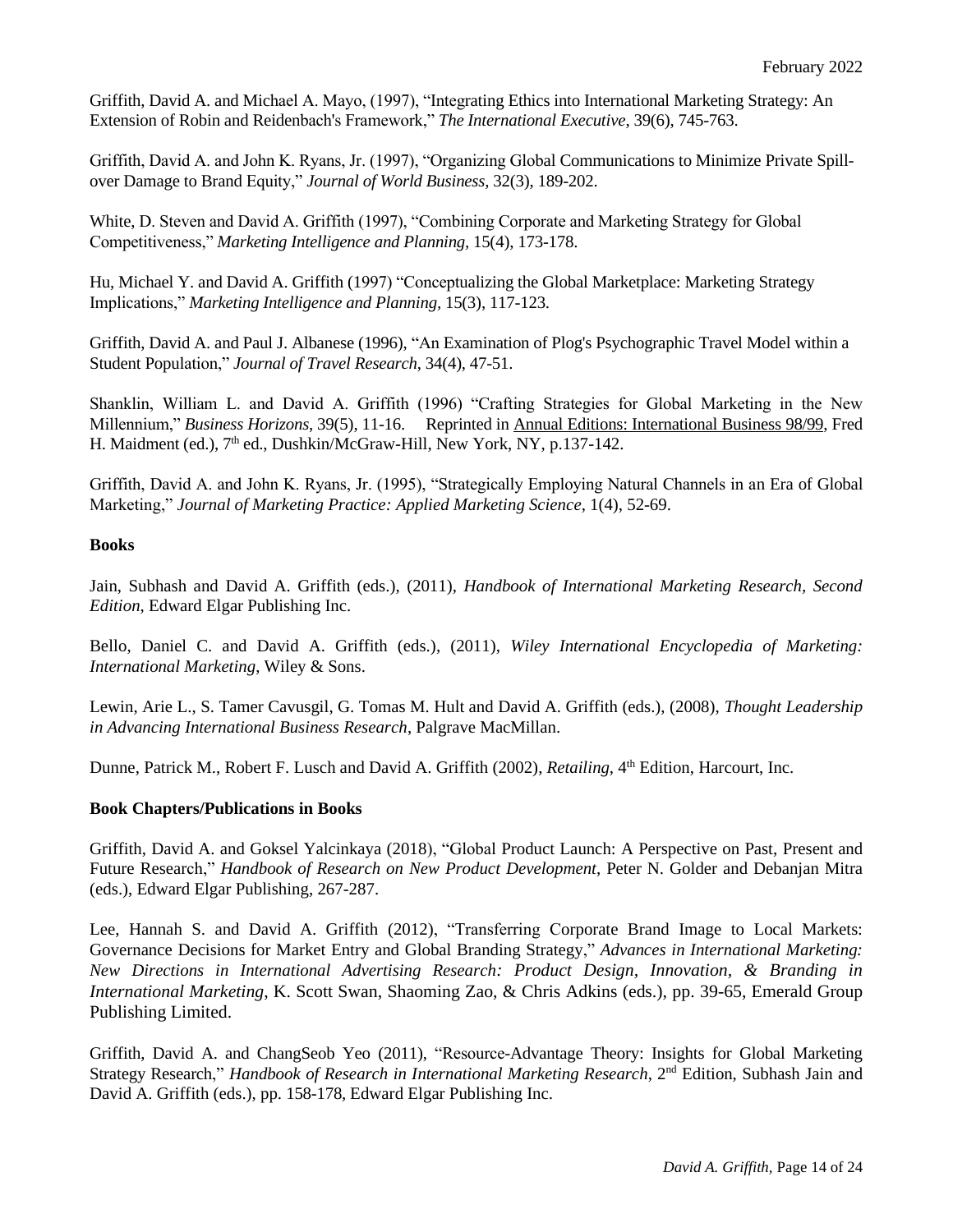Griffith, David A. (2011), "Standardization/Adaptation of International Marketing Strategy," *Wiley International Encyclopedia of Marketing: International Marketing*, Jagdish N. Sheth and Naresh Malhotra (Editors in Chief), Daniel C. Bello and David A. Griffith (Volume Editors), pp. 193-198, John Wiley & Sons, Ltd.

Myers, Matthew B. and David A. Griffith (2008), "The Study of Fit in International Business Research: Methodological and Substantive Issues," *Thought Leadership in Advancing International Business Research,* pp. 230-246, Palgrave Macmillan*.*

Cavusgil, S. Tamer, Z. Seyda Deligonul and David A. Griffith (2008), "Rigor in Survey Research in International Business Research: A Review and Methodological Recommendations," *International Business Scholarship: AIB Fellow on the First 50 Years and Beyond*, Jean J. Boddewyn (ed.), Vol. 14, pp. 229-246, Elsevier Science Publishers.

Ryans, John K., Jr., David A. Griffith and Subhash Jain (2008), "A Historical Examination of the Evolution of International Advertising Standardization/Adaptation Thought and Needed Foundations for Advancement," *International Business Scholarship: AIB Fellow on the First 50 Years and Beyond*, Jean J. Boddewyn (ed.), Vol. 14, pp. 279-293, Elsevier Science Publishers.

Yalcinkaya, Goksel and David A. Griffith (2006), "An Exploratory Examination of the Factors Influencing Distributor Self-perceived Power in Channel Relationships: A Seven Country Study," *Advances in International Marketing: International Channels of Distribution*, Carl Solberg (ed.), Vol. 16, 267-286. Elsevier Science Publishers.

Ryans, John K. Jr. and David A. Griffith (2003), "International Advertising Research: Standardization/Adaptation and the Future," *Handbook of Research in International Marketing*, Subhash Jain (ed.), Edward Elgar Publishing Inc., Williston, VT, 294-312.

Chandra, Aruna, David A. Griffith and John K. Ryans, Jr. (2002), "The Association between Process and Program Advertising Standardization: An Illustration of U.S. Multinationals Operating in India," *Advances in International Marketing: New Directions in International Advertising Research*, C. R. Taylor (ed.)*,* Vol. 12, pp. 67-83, Elsevier Science Publishers.

**Conferences** (papers, presentations)

Lee, Hannah S., Goksel Yalcinkaya and David A. Griffith (2021), "A Multi-Country Examination of Cross-Channel Advertising Effects on Retail Sales," *2021 American Marketing Association Winter Academic Conference, Journal of International Marketing Theory and Practice in Global Marketing*, Virtual.

Zheng, Xu (Vivian), Aric Rindfleisch, David A. Griffith and Kersi D. Antia (2019), "The Liability of Invisibility: The Financial Implications of 9/11 on the Global Airline Industry," *2019 AMA Winter Conference*, Austin, TX.

Griffith, David A. and Hannah S. Lee (2016), "Building New Product Advantage across Markets through Customer Participation: The Role of Cross-Country Collaboration with Multinationals," *Institute for the Study of Business Markets Biennial Academic Conference*, Emory University, Atlanta, GA.

Dahlquist, Steven H. and David A. Griffith (2016), "OEM and Component Supplier Use of Explicit and Normative Contracting in Collaborative Joint Profit Generation," *2016 AMA Winter Educators' Conference*, Las Vegas, NV.

Hoppner, Jessica J. and David A. Griffith (2015), "Does the Implementation of Sales Teams Influence the Turnover Process of Salespeople? An Analysis of Team Players, Lone Wolves, and the Lonely," *2015 Academy of Marketing Conference*, Limerick, Ireland.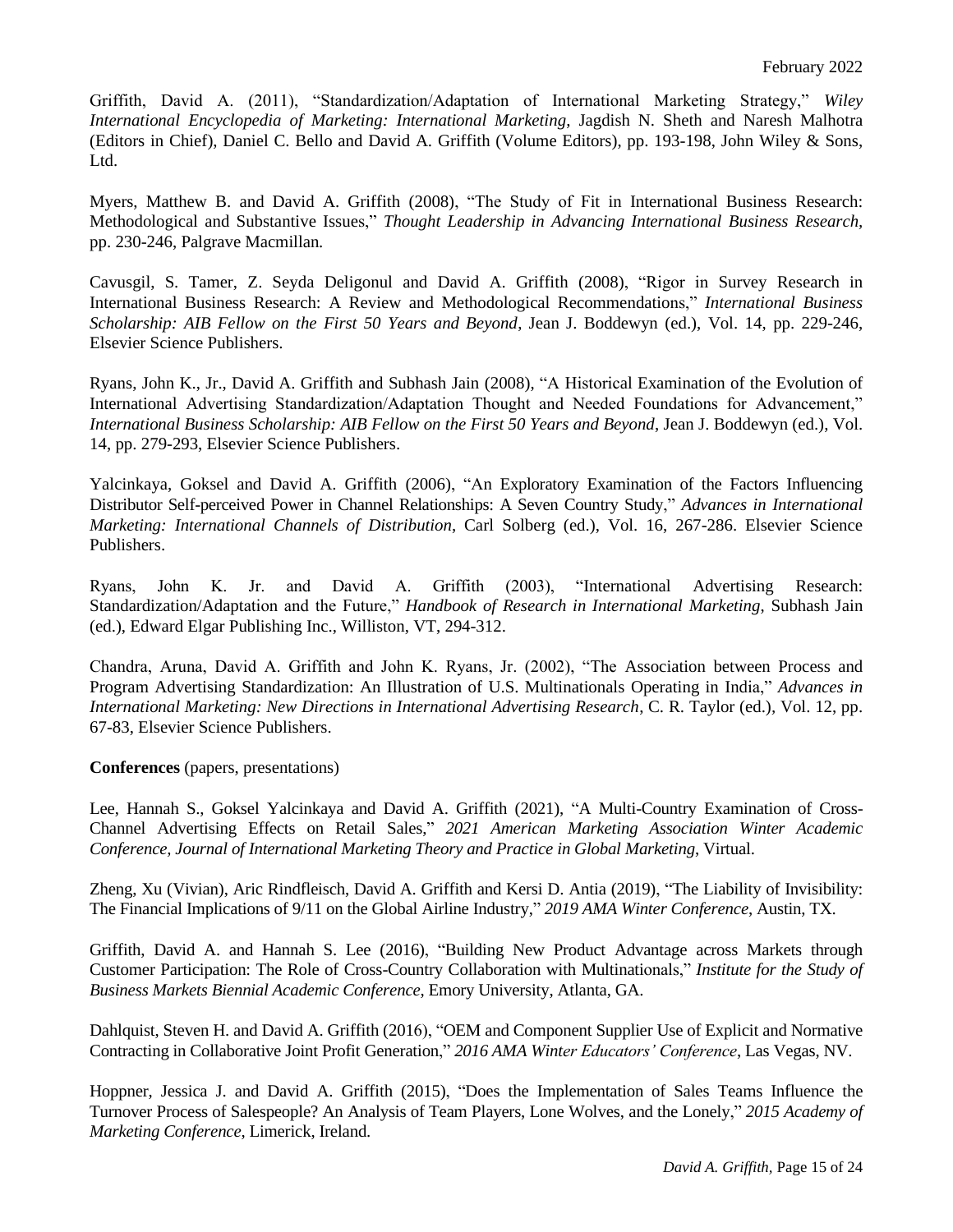Harmancioğlu, Nükhet and David A. Griffith (2015), "Market Returns to Innovation Offshore Outsourcing Decisions: Short- and Long-Term Implications," *5th Theory + Practice in Marketing (TPM) Conference,* Atlanta, GA.

Griffith, David A. (2015), "The Trade-off of Increased Efficiency and Effectiveness Found in Close Relationships - Potential Costs Associated with Neglect, Self-Interest Seeking Behavior and Opportunism," *European Marketing Academy Conference*, Leuven, Belgium.

Dahlquist, Steven H. and David A. Griffith (2015), "A Framework for the Formation of Governance Portfolios in International Interfirm Collaborations," *2015 AMA Winter Educators' Conference*, San Antonio, TX.

Harmancioğlu, Nükhet and David A. Griffith (2014), "Should Strategic Decisions be Assessed using Short-or Long-term Stock Returns?" *INFORMS Marketing Science Conference*, Emory University, Atlanta, GA.

Bolton, Ruth N., David A. Griffith and Roger J. Calantone (2013), "Hybrid Offerings: How Service Builds Relationships with Large Business Customers in Global Markets," *13th International Research Symposium on Service Excellence in Management*.

Hoppner, Jessica J. and David A. Griffith (2013), "Only the Lonely: The Influence of Teams on Salesperson Turnover," *2013 AMA Winter Educators' Conference*, Aric Rindfleisch and Jim Burroughs (eds.), Vol. 24, 140.

Hoppner, Jessica J. and David A. Griffith (2012), "Reciprocity in Interfirm Relationships: A Review and Extension," *2012 AMA Summer Educators' Conference Proceedings*, Todd Arnold and Lisa Scheer (Eds.), Vol. 23, 25-26.

Griffith, David A. and Yanhui Zaho (2012), "Safeguarding Unilateral Investments Through Contract Drafting: Making It Specific or Complex," *ISBM Academic Conference*, Chicago, IL.

Briggs, Elten, David A. Griffith and Hieu P. Nguyen (2009), "Information Value and Influence of Price on Quality Perception: Insights from Cue Utilization Theory," *2009 AMA Winter Educators' Conference Proceedings*, Michael Kamins and Ingrid M. Martin (eds), Vol. 20, 111-112. (Retailing & Pricing: *Best paper in track award*)

Patwardhan, Abhijit, Stephanie M. Noble, and David A. Griffith (2006), "The Use of Deception in Relationships: A New Perspective," SMA Conference, Nashville, TN.

Zhang, Chun, S. Tamer Cavusgil, David A. Griffith and Meng Zhao (2006), "Response Strategies to Noncooperative Incidents in International Distribution Partnerships," *Proceedings of the 48th Annual Meeting of the Academy of International Business*, Mary Ann Von Glinow and Tunga Kiyak (eds)., Academy of International Business, 226.

Yalcinkaya, Goksel, Roger Calantone and David A. Griffith (2006), "An Empirical Examination of Firm Capital on Performance: A Cross-Cultural Study," *2006 AMA Winter Educators' Conference Proceedings*, Jean L. Johnson and John Hulland (eds.), Vol. 17, 112-113.

Yalcinkaya, Goksel, Roger Calantone and David A. Griffith (2005), "An Empirical Examination of Competing Technology Adoption Models in the Context of China," *2005 AMA Summer Educators' Conference Proceedings*, Beth A. Walker and Mark B. Houston (eds.), Vol. 16, 155-156.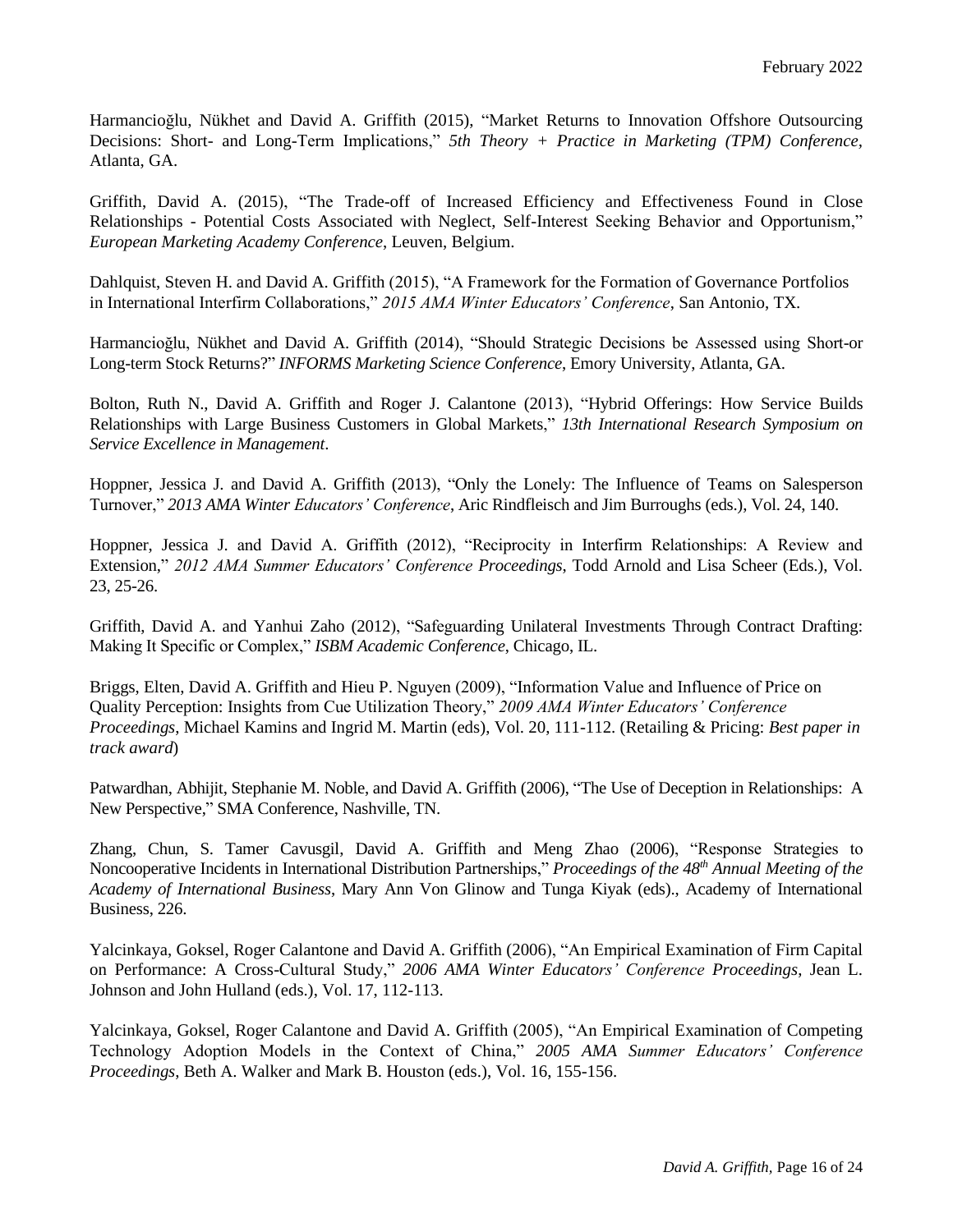Griffith, David A., Stephanie Noble and Qimei Chen (2005), "The Performance Implications of Synergistic Knowledge Resource Effects in Differing Environmental Conditions," *2005 AMA Winter Educators' Conference,*  Kathleen Seiders and Glenn B. Voss (eds.), American Marketing Association, Vol. 16, 77-78.

Chen, Qimei, David A. Griffith and Fang Wan (2004), "The Carry-Over Effects of Online Consumer Trust in Multi-Channel Retailing," *American Marketing Association Winter Educators' Conference*, William L. Cron and George S. Low (eds.), American Marketing Association, Vol. 15, 192-193.

Cui, Shaojie and David A. Griffith (2004), "The Environmental Antecedents of Knowledge Management Capabilities: An MNC Subsidiary Examination," *Proceedings of the 46th Annual Meeting of the Academy of International Business,* Nakiya Boyacigiller and Tunga Kiyak (eds.), Academy of International Business, 109.

Egri, Carolyn, Isabelle Maignan, David Ralston, Frances Bowen, Jean-Pascal Gond, Carlos Lo and David Griffith, (2004), "A Cross-Cultural Examination of Corporate Social responsibility Practices and their Benefits in China, France, Spain the U.K. and the U.S.," *2004 Academy of Management Conference,* New Orleans, LA.

Griffith, David A., Aruna Chandra and John K. Ryans, Jr. (2004), "A Mixed Method Approach for Enhancing Substantive Inference in International Marketing Research," *2004 AMA Educator Proceedings,* Kenneth L. Bernhardt, James S. Boles and Pam Scholder Ellen (eds.), American Marketing Association, Vol. 15, 163-164.

Griffith, David A., D. Steven White, Godwin Ariguzo and Kathryn Cort (2003), "An Attribution Theory Approach for Understanding Internationalization: A Service Industry Examination," *2003 Academy of Marketing/American Marketing Association's 4th Joint Biennial Conference, Birmingham, UK*, Aston Business School, 128.

Vargo, Stephen, Matthew O'Brien and David A. Griffith (2003), "A Process Model of Inter-organizational Governance: Beyond Dyads, Opportunism and Compliance," *American Marketing Association Winter Educators' Conference Proceedings*, Geraldine R. Henderson and Marian Chapman Moore (eds.), American Marketing Association, Vol. 14, 105-106.

Tihanyi, Laszlo, David A. Griffith and Craig J. Russell (2003), "An Exploratory Meta-Analysis of the Effects of Cultural Distance," *2003 Academy of Management Conference,* Seattle, WA.

Briggs, Elten and David A. Griffith (2002), "Global Standardization of Retail Web Sites: Insights from Cue Utilization Theory," *American Marketing Association Winter Educators' Conference,* Kenneth R. Evans and Lisa K. Scheer (eds.), American Marketing Association, Vol. 14, 112-113.

Griffith, David A. and Camille Schuster-Passler (2002), "Before Measurement Equivalence – Ensuring Conceptual Equivalence," *2002 AMA Educator Proceedings*, American Marketing Association, 315-316.

Griffith, David A., Matthew B. Myers and Michael G. Harvey (2002), "A Knowledge-based View of Competitive Advantage: Problem/Information Sharing for Building Trust/Commitment in Global Channels of Distribution," *2002 Academy of International Business Conference,* Academy of International Business, 146.

Griffith, David A. and Matthew B. Myers (2001), "The Performance Implications of Process Standardization of Relational Norm Strategies in U.S.-Japanese Relationships," *2001 Academy of International Business Conference: Extended Program,* Academy of International Business, 50.

Griffith, David A. (2000), "Process Standardization in International Relationship Coordination: Culture's Influence on Self-Perceived Power," *American Marketing Association Biennial International Conference*, Buenos Aires, Argentina Jacqueline Pels and David W. Stewart (eds.), American Marketing Association, 357-358.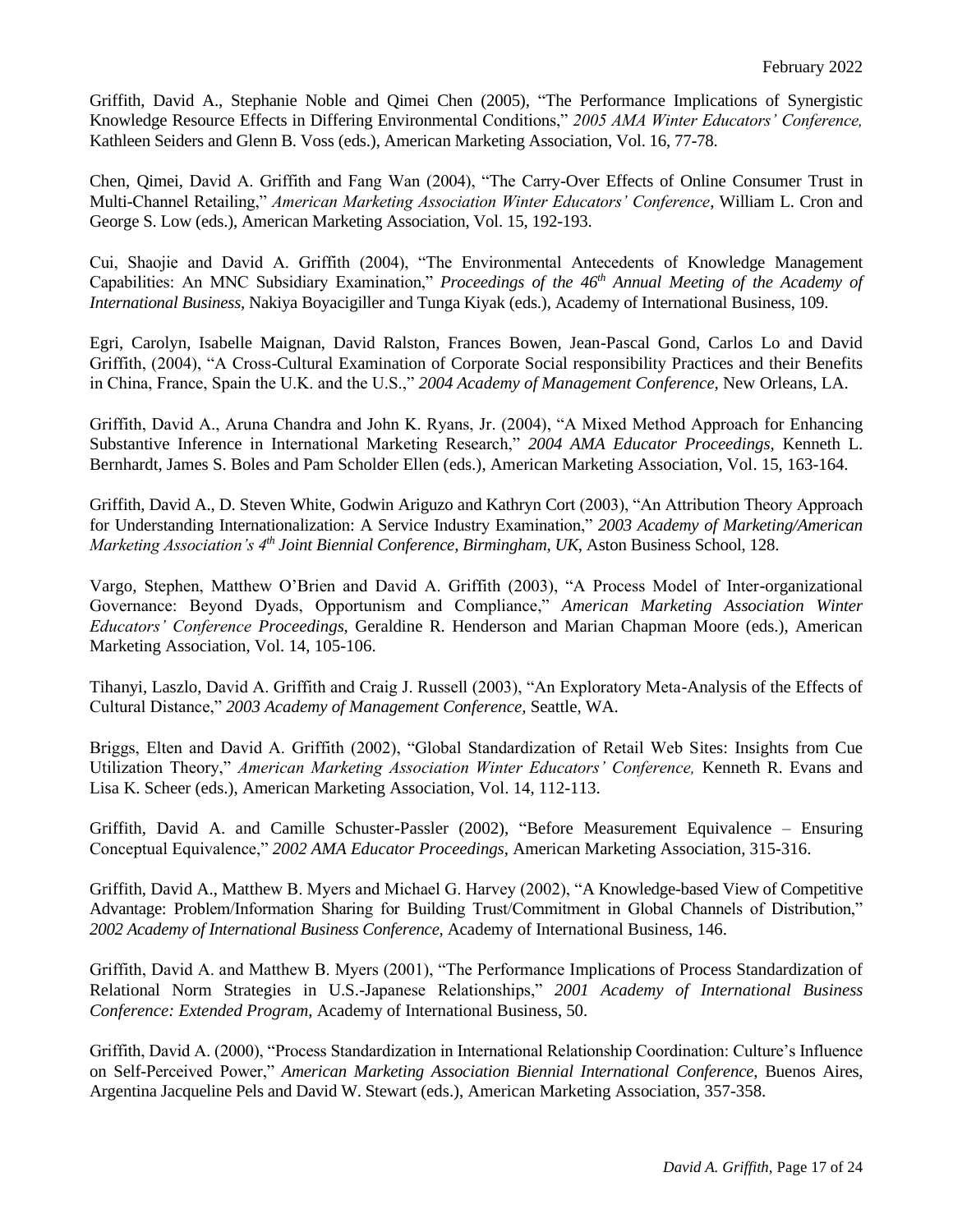Griffith, David A., Kathryn T. Cort and D. Steven White (2000), "Attribution Theory and Service Firm Internationalization," in Managing in a Turbulent International Business Environment, *Ninth World Business Congress*, Gary N. McLean, Erdener Kaynak and Oscar A. Aliaga (eds.), San Jose, Costa Rica, Hummelstown, PA: International Management Development Association, 144-147.

Griffith, David A. and Rajshenkhar G. Javalgi (2000), "An Empirical Examination of Factors Influencing the Internationalization of Service Firms," *American Marketing Association Summer Educators' Conference,*  Gregory T. Gundlach and Patrick Murphy (eds.), American Marketing Association, 252-253.

Griffith, David A. and Robert F. Krampf (2000), "An Empirical Examination of Consumer Information Processing: A Print Versus Web-based Retail Catalog," *American Marketing Association Summer Educators' Conference,* Gregory T. Gundlach and Patrick Murphy (eds.), American Marketing Association, 30-31.

Griffith, David A., Ali Yavuz Zeybek and Matthew O'Brien (2000), "The Relationship Effects of Knowledge Transfer in Transitional Economy International Joint Ventures," *2000 Academy of International Business 2000 Annual Meeting,* Academy of International Business.

Griffith, David A. and Robert F. Krampf (1999), "The Influence of Medium and Vividness: A Print versus Online Catalog Examination," *American Marketing Association Winter Educators' Conference,* Anil Menon and Arun Sharma (eds.), American Marketing Association, Vol. 10, 53-54.

Griffith, David A. and D. Steven White (1999), "An Examination of Global Market Convergence," *Proceedings of the Academy of Marketing and the American Marketing Association*, Andrew McAuley, D. Steven White, and William J. Lundstrom (eds.), University of Stirling, Scotland, 47-50.

Griffith, David A. and Robert F. Krampf (1998), "An Examination of Retail Web-Sites: The Impact of the Retail Marketing Mix on Consumer Attitude," *American Marketing Association Winter Educators' Conference,* Dhruv Grewal and Connie Pechmann (eds.), American Marketing Association, Vol. 9, 20-21.

Griffith, David A. and Matthew B. Myers (1998), "The Cross-Cultural Applicability of Trust and Commitment in 'High' and 'Low' Trust Cultures," *1998 Academy of International Business Annual Meeting*, Bruce Kogut (ed.), Academy of International Business, Vienna, Austria, 22.

Myers, Matthew B. and David A. Griffith (1998), "An Investigation of Organizational Factors and Individual Markets Associated With Gray Market Activity," *1998 Academy of International Business Annual Meeting*, Bruce Kogut (ed.), Academy of International Business, Vienna, Austria, 13.

Griffith, David A. and Mohammed K. Shaki (1996), "A Flexible Organizational Structure for Competing in a Global Environment," *Business Research Yearbook: Global Business Perspectives*, Vol. III, Abbass F. Alkhafaji and Jerry Biberman (eds.), International Academy of Business Disciplines, Lanham, MD: University Press of America, 867-871.

Griffith, David A. and Paul J. Albanese (1995), "A Preliminary Analysis of Personality in Travel Destination Preference," *Association of Marketing Theory and Practice Proceedings*, David L. Moore (ed.), 183-189.

Griffith, David A. and William E. Fillner (1995), "The Effects of Modeled Behavior on the Frequency of Vacation Travel," *Annual Conference of the Administrative Sciences Association of Canada Tourism Management Division*, Vol. 16 No. 14, Judith Waalen (ed.), Ryerson Polytechnic University, 16-22.

Griffith, David A. and Patricia Pederesen (1995), "An Analysis of Internal Marketing as a Cost Effective Strategy in a Public Organizational Setting," *Midwest Marketing Association*, E. Wayne Chandler and Michael d'Amico (eds.), Midwest Marketing Association and Eastern Illinois University, 145-149.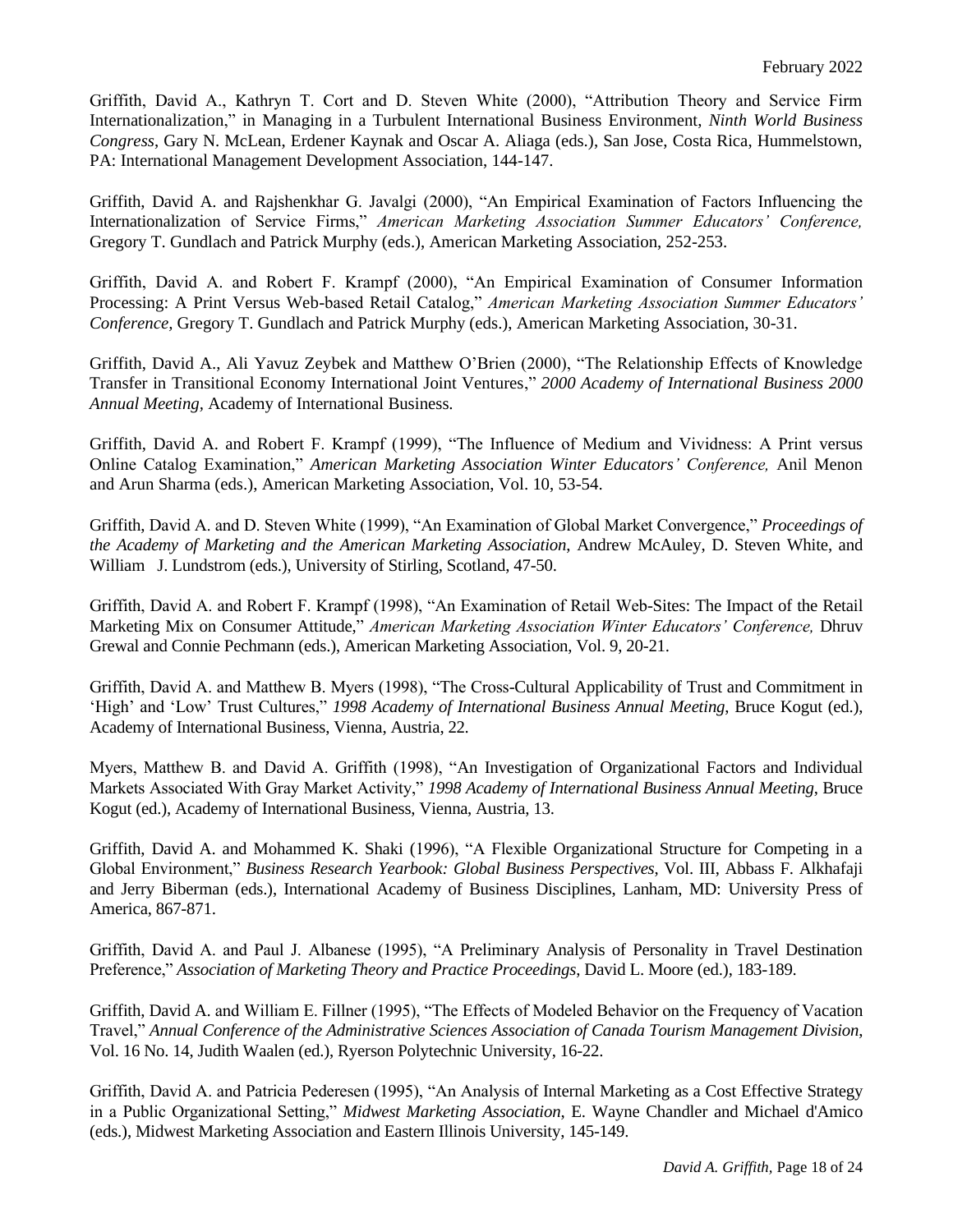### **Editorials/Commentaries**

Griffith, David A. (2021), "Connecting Sustainable Marketing and International Marketing Strategy Standardization/Adaptation: Research Opportunities," *Journal of Sustainable Marketing*, 2(2), 39-42.

Griffith, David A. (2021), "Reconsidering our Focus on Innovation: What are the Effects of Innovation on Wellbeing?" *Italian Journal of Marketing*, 3, 159-163.

Griffith, David A. (2008), "From the Editor in Chief," *Journal of International Marketing*, 16 (1), 1–3.

### **TEACHING**

### **Undergraduate**

Customer Insights through Data Analysis/Quantitative Marketing Analysis Marketing Strategy (in person and remote learning) Principles of Marketing (small and large (250+) sections) International Marketing International Business (large (250+) section) Global Retailing Global e-tailing Retail Management

### **Graduate**

Brand Management (Executive MBA, Professional MBA, in-person, hybrid, and remote learning) Innovation Management (Executive MBA, Professional MBA, in-person, hybrid, and remote learning) Global Strategy (Fulltime MBA, Professional MBA) International Business (Professional MBA, Fulltime MBA) International Marketing (Fulltime MBA) Marketing Analytics (Fulltime MBA, MS in Marketing) Marketing Management (Fulltime MBA, Executive MBA, in-person and remote learning) Marketing Theory (Ph.D.) Inter-organizational Issues (Ph.D.)

### **International Residency/Study Abroad**

Executive MBA (Asia – China) Weekend MBA (Asia – China) Undergraduate (Europe – England, Belgium and France)

### **Independent Study Advising**

 International Marketing Strategy (Ph.D.) Experimental Design (Ph.D.) Research Design Issues in Marketing Strategy Research (Ph.D.) Agency Theory in International Marketing (Ph.D.) International Joint Ventures (Ph.D.) Inter-organizational Analysis (Ph.D.) International Marketing (Fulltime MBA) Electronic Marketing (Undergraduate) Qualitative Research Methods (Undergraduate) Sports Marketing (Fulltime MBA; Undergraduate) Marketing Strategy and Planning (Undergraduate)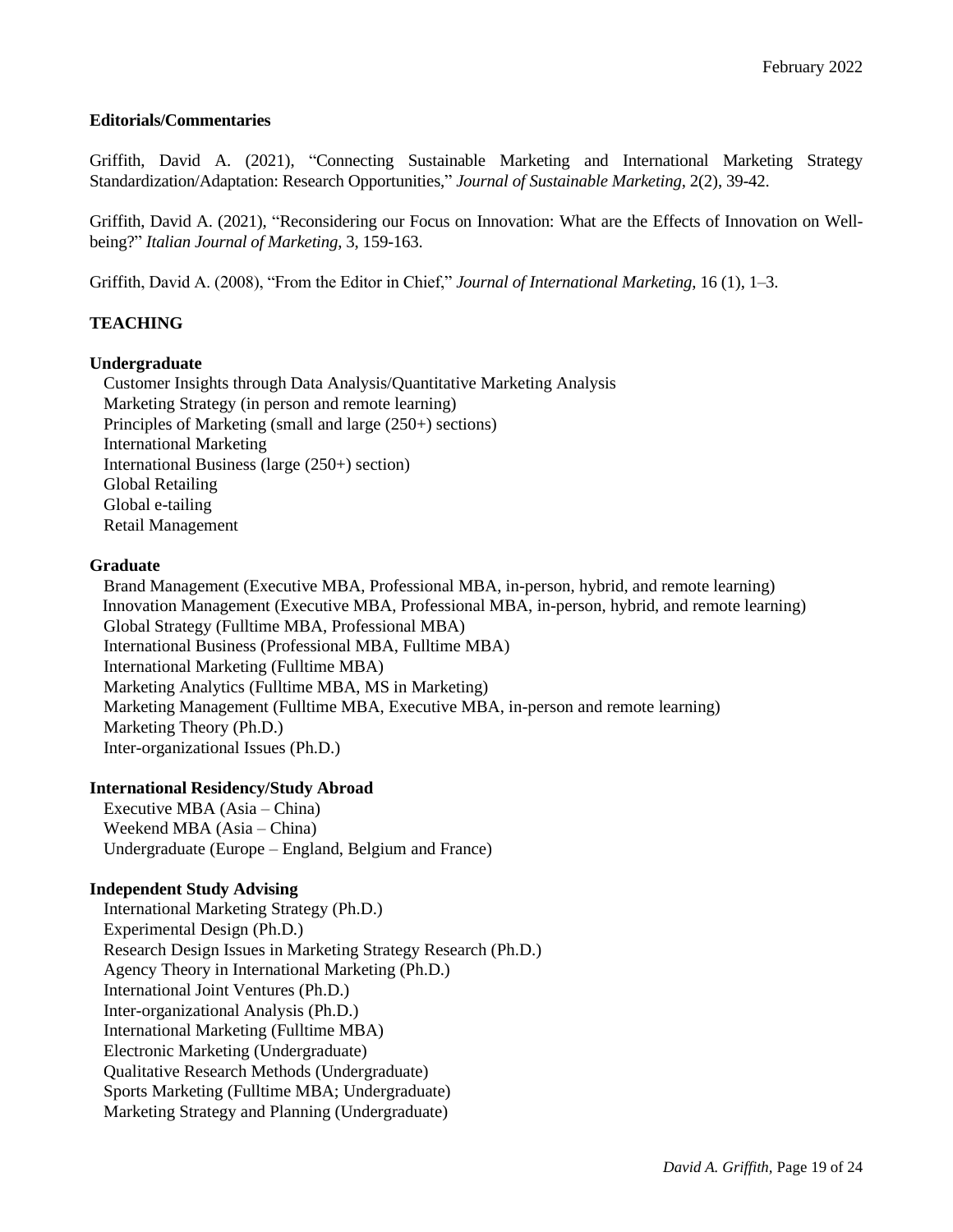#### **Doctoral Dissertation Committees (Chair, Co-Chair and Committee Member)**

Hannah S. Lee (2014), "The Management of Multiple Relationships in Information-rich Environments: Positive and Negative Effects of Information Symmetry in Networks," Michigan State University, *Co-Chair*

Steven H. Dahlquist (2012), "Value Maximizing and Claiming Behavior in Multi-dyadic Supply Chain Structures," Michigan State University, *Chair* (*2011 Dissertation Award Winner: Institute for the Study of Business Markets, Penn State University*)

Tereza Dean (2012), "New Product Launches and Manufacturers' Returns: Addressing the Challenges of Launching New Products through Large Retailers," Michigan State University, *Committee Member*

Ravi Srinivasan (2011), **"**Governing Inter-organizational Relationships in the Presence of Ex Post Opportunism and Uncertainty: An Alignment Model of Managing Outsourcing," Michigan State University, *Committee Member*

Jessica J. Hoppner (2010), "Marketing Strategy Decision Making: The Unintended Consequences of Incorporating Competitive Information," Michigan State University, *Chair*

Erin Cavusgil (2008), "Three Essays on Marketing Strategy Elements and the Brand Life Cycle in the Pharmaceutical Industry," Michigan State University, *Committee Member*

Michael A. Stanko (2008), "Finding the Balance between Outsourcing and Internalization: The Key to Innovative Success?" Michigan State University, *Committee Member*

Wesley Pollitte (2008), "The Effect of Vertical Networks on Channel Governance Adaptation: A Transaction Cost Economics Approach," Michigan State University, *Chair*

Steven H. Seggie (2007)," Interorganizational Governance Response Strategies to Active and Passive Ex Post Opportunism: Increased Understanding via Value-based Boundary Constraints," Michigan State University, *Co-Chair*

Goksel Yalcinkaya (2007), Understanding the Emergence of Aggregate Level Innovation Diffusion through Individual Level Adoption Decisions, Michigan State University, *Co-Chair*

Christopher C. Douglas (2007), "Three Essays on Empirical Macroeconomics," Michigan State University, Department of Economics, *Committee Member*

Shichun Xu (2007), "Enhancing Innovation Capability through Successful Inter-firm Collaborations: Two Essays on R&D Alliances," Michigan State University, *Committee Member*

Anna Shaojie Cui (2006), Joint Venture Termination: Failure or Adaptation," Michigan State University, *Co-Chair*

Nükhet Harmancioğlu (2006), "The Development of Market Efficient Technological Innovation: A 'Holistic' Study from Multiple Perspectives," Michigan State University, *Committee Member*

Burcu Tasoluk (2006), "A Contingency Framework for Global Branding: A Multi-level Interaction Model," Michigan State University, *Committee Member*

Chun Zhang (2005), "Response Strategies to Noncooperative Incidents in International Distribution Partnerships," Michigan State University, *Committee Member*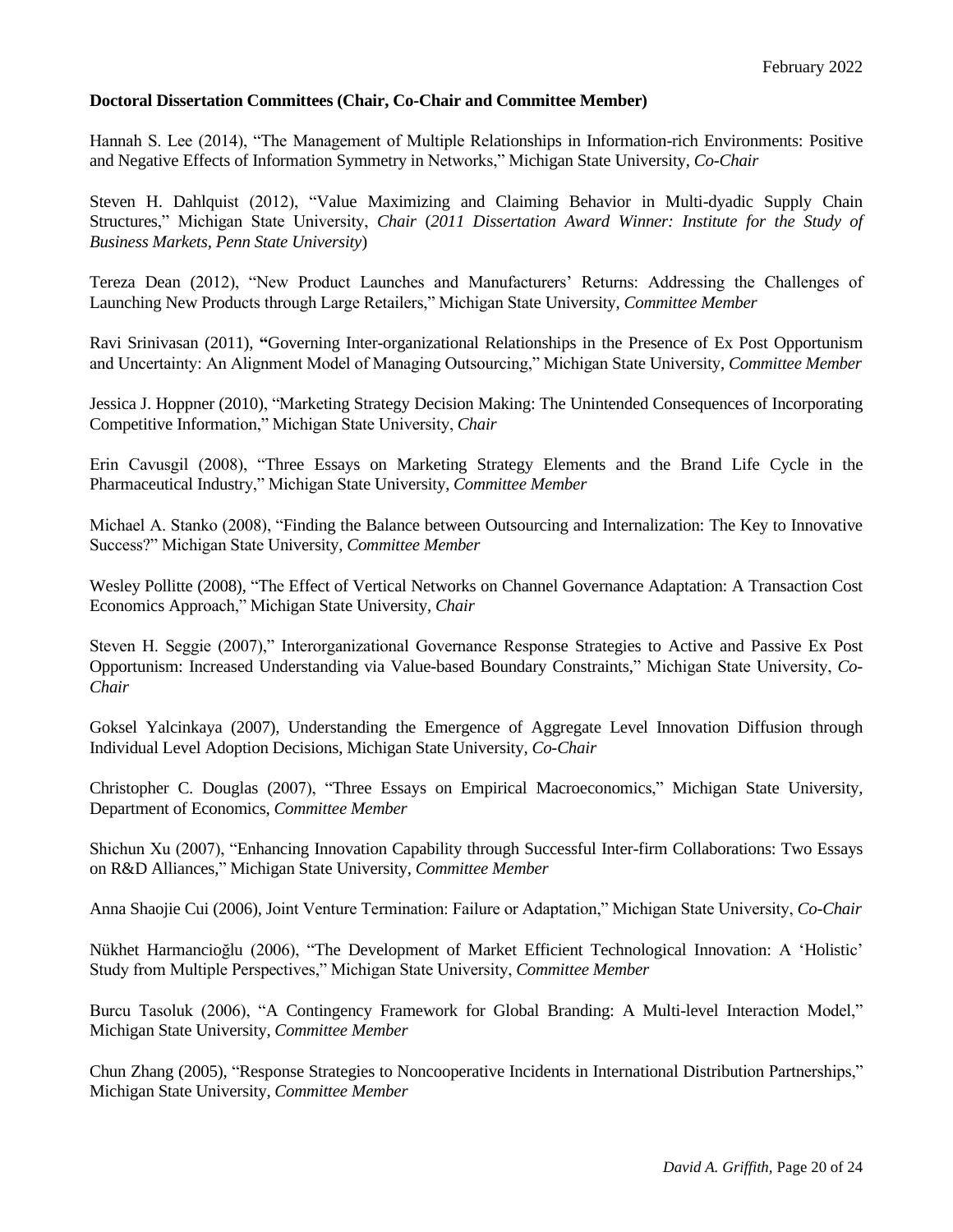Kiyak, Tunga (2004), "A Framework for Global Corporations: The Role of Strategy, Structure, Leadership, Culture, and Processes," Michigan State University, *Committee Member*

Sindhav, Birud (2001), "A Proactive Model of Communication in Marketing Channels," University of Oklahoma, *Committee Member*

## **SERVICE**

#### **Editorship/Journal Leadership**

Area Editor, International Marketing: *Journal of International Business Studies*, 2023-2025 Associate Editor, *Journal of Marketing*, 2022-2024 Editor: *Journal of International Marketing*, 2008-2010, 2011-2013 Advisory Board: *Journal of International Marketing*, 2019-present Senior Advisory Board: *International Marketing Review*, 2013-present Editor: *International Marketing Review*, Special Issue on Conceptualizing Culture: Implications for International Marketing Theory & Practice Co-Editor (Roger J. Calantone and David A. Griffith): *Journal of Product Innovation Management*, Special Issue on Global Product Innovation and Launch Co-Editor (Arie Y. Lewin, S. Tamer Cavusgil, G. Tomas M. Hult and David A. Griffith): *Thought Leadership in Advancing International Business Research* Co-Editor (Daniel C. Bello and David A. Griffith): *Wiley International Encyclopedia of Marketing: International Marketing Section* Co-Editor (Subhash Jain and David A. Griffith): *Handbook of International Marketing Research, Edward Elger Publishing, Inc.*

#### **Editorial Review Boards**

*Journal of Marketing*: (2018-2022) *Journal of International Business Studies*: (2004-2007; 2014-2022) *Academy of Marketing Science Review*: (2011-present) *Journal of Sustainable Marketing* (2021-present) *Italian Journal of Marketing* (2020-present) *Journal of International Marketing* (2002-2007; 2014-2019) *International Marketing Review*: (2007- 2013) *Journal of World Business* (2001-2018) *Journal of Business Research*: (2004-2007)

#### **Conference Organizing (chair, co-chair, organizing committee)**

- 2023 *Research Innovations in Sustainable Marketing (RISM)–A Global Virtual Symposium*
- 2021 *International Business Research Insights Series*, Webinar series, co-hosted with Ahmet Kirca, Michigan State University CIBER.
- 2017 Lehigh University, Impact Symposium, *Privacy & Security in the Era of Big Data*, Bethlehem, PA.
- 2017 Lehigh University, Data X Symposium, *The Impact of Digital Information*, Bethlehem, PA.
- 2016 Lehigh University, *Data X Symposium*, Bethlehem, PA.
- 2015 AMA Global Marketing SIG's Pre-conference Event, AMA Winter, San Antonio, TX.
- 2014 AMA Global Marketing SIG's International Marketing Conference, Cancun, MEX.
- 2013 AMA Summer Educators' Conference, Boston, MA.
- 2011 AMA Global Marketing SIG's International Marketing Conference, Cancun, MEX.
- 2010 International Marketing Theory, UConn CIBER, Stoors, CT.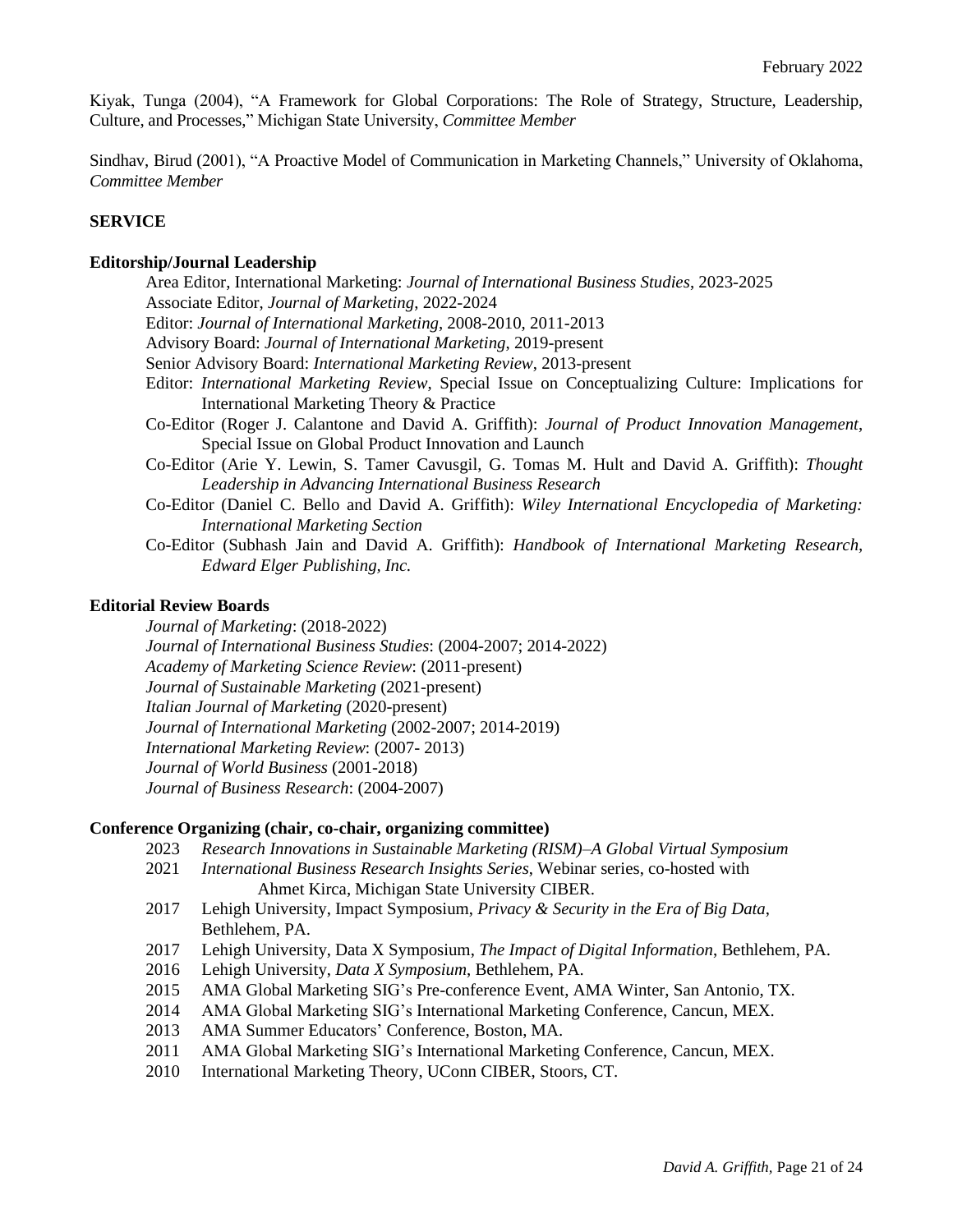#### **Discipline Service**

*AACSB International (Association to Advance Collegiate Schools of Business International)* Co-Facilitator, Department Chairs Seminar (2019, 2020)

*American Marketing Association*

Chair, AMA Global Marketing SIG Award committee (2020) Journal of International Marketing Editor-In-Chief Selection Committee (2018) Louis W. Stern Award Selection Committee, Interorganizational SIG (2018) Academic Council (2014-2017) Academic Council, Special Interest Group Sub-Committee (2014-2017) Global Marketing Special Interest Group, Board of Directors (2000-2015) Global Marketing SIG Special Interest Group, Chairperson (2001-2004) Global Marketing Special Interest Group, Webmaster (2000-2015) AMA Journal Task Force, 2010-2011 Track Chair, AMA Summer Educators' Conference, Chicago, IL, 2006 Track Chair, AMA Winter Educators' Conference, St. Petersburg, FL, 2006 Track Chair, AMA, Fifth Biennial AMA/AM Conference, Dublin, Ireland, 2005 AMA SIG Budget Task Force, 2004 Track Chair, AMA Summer Educators' Conference, San Diego, CA, 2002 Track Chair, AMA Winter Educators' Conference, Scottsdale, AZ, 2001 Chair, IU CIBER/AMA Global Marketing SIG Case Competition, 2001 *Academy of International Business* Track Chair, Marketing & Supply Chain Management, AIB Annual Meeting, Monterey, CA, 2003

*Academy of Marketing Science*

Track Chair, AMS World Marketing Conference, Verona, Italy, 2007

#### **University/College Service**

*Texas A&M University*

Mays Business School

Associate Director of Research, Center for International Business Studies (2019 present)

Center for Executive Development Steering Committee (2019-2020)

Executive Committee (2018-2019)

Department Head Committee (2018-2019)

Department of Marketing

Promotion Committee, Clinical Faculty (2021)

Ph.D. Committee (2018-present)

Department Head (2018-2019)

Recruitment Committee, Tenure-track, Chair (2018, 2019)

Recruitment Committee, Director of Center for Retailing Studies, Chair (2018-2019) Recruitment Committee, Director of Master of Science in Marketing, Chair (2019)

### *Lehigh University*

### University

Data X Initiative (interdisciplinary strategic initiative, 2013-2018) Faculty Grants for International Connections Selection Committee (2014-2018) Academic Infrastructure Working Group (2016-2017) Executive Committee, Lehigh University Department Chairs (2014-2017, 2017-2020) Chair, Executive Committee, Lehigh University Department Chairs (2015-2016) Committee on Data Entry Consistency with Current Grants and Proposals Systems and Processes (2014-2015)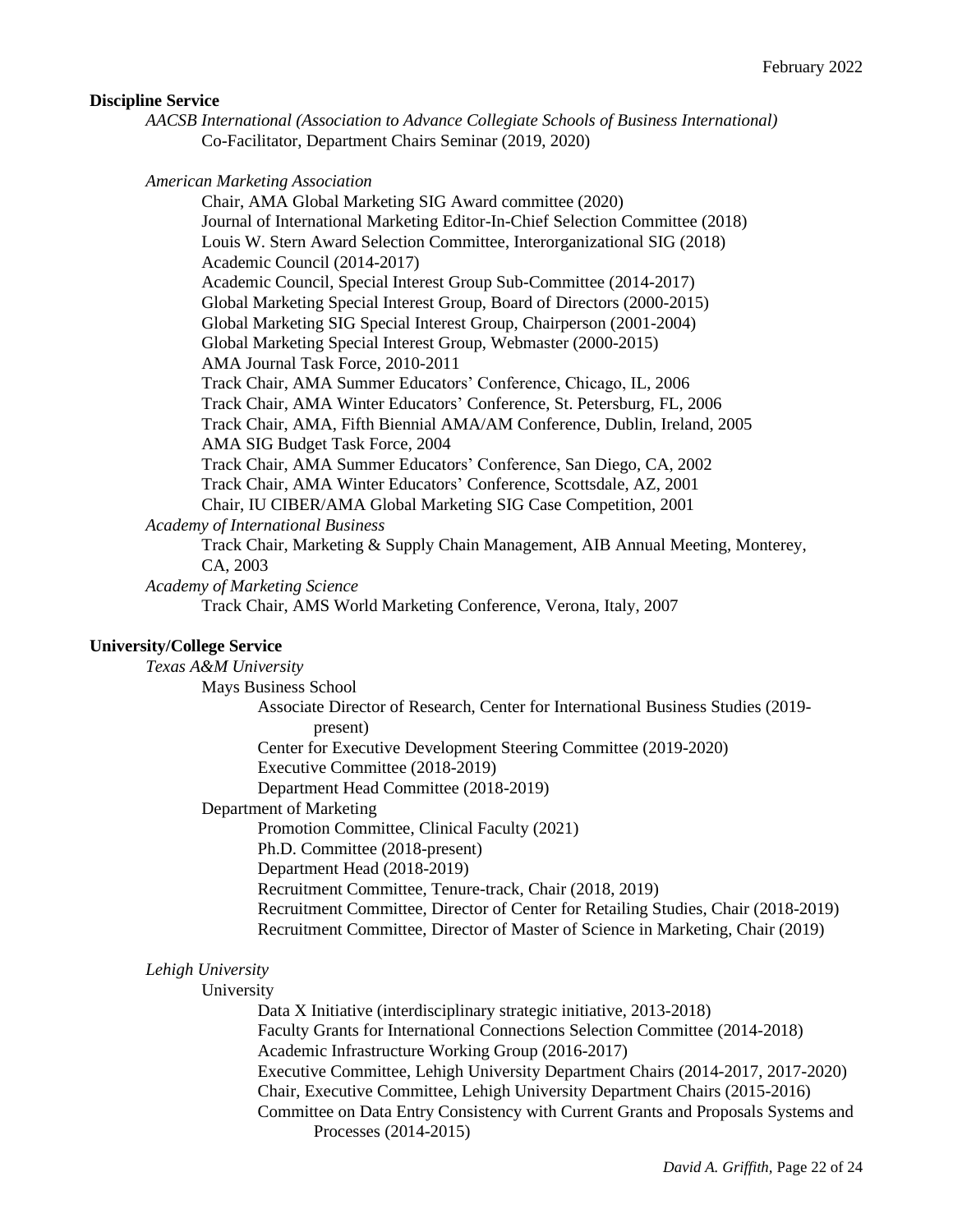Dean Search Committee, College of Business and Economics (2013) Classroom Planning Committee (2013-2014) Cluster Hiring Committee (2012-2013)

College of Business and Economics

Department Chair Council (2014-2018) Impact Symposium (Chair 2017) Beta Gamma Sigma Selection Committee (2014-2015, 2016-2017) Promotion and Tenure Committee (2014-2015) Professorship Selection Committee (2013, 2014) Executive Committee (2012-2014)

#### Department of Marketing

Chairperson (2012-2015, 2015-2018) Recruitment Committee, Tenure-track, Chair (2012, 2013, 2014, 2017) Recruiting Committee, Interdisciplinary Consumer Analytics Data X (2015-2016) Recruitment Committee, Professor of Practice, Chair (2014), Member (2017)

### *Michigan State University*

University

University Committee on Faculty Tenure (2010-2011) Eli Broad College of Business/Eli Broad Graduate School of Management Doctoral Program Committee (2007-2012) Undergraduate Curriculum Task Force (2011-2012) Full Time MBA Curriculum Taskforce (2010- 2011) Global Initiatives Taskforce (2010 – 2011) Weekend MBA Task Force (2007-2008) Undergraduate Program Committee (2005-2007) International Assessment for Undergraduate International Business (2004-2006) Freshman College Colloquium (2005) Department of Marketing Ph.D. Director, Marketing (2007-2012) Faculty Recruitment Committee (2008-2009) Comprehensive Exam Coordinator (2006) Workload, Evaluation and Compensation Taskforce (2006)

Research, publication and Ph.D. Taskforce (2006)

Marketing Strategic Assessment Committee (2005-2006)

#### *University of Hawai'i*

College of Business

Managing Director, Center for International Business and Research (2002-2003) Noborikawa Chair Search Committee (2002-2003) Dennis Ching Teaching Award Selection Committee (2002-2003) Fish Scholarship Evaluation Committee – undergraduate (2002) Marketing Department Faculty Recruitment Committee (2002-2003)

Marketing Department Sub-Committee Workload Policy (2001-2002)